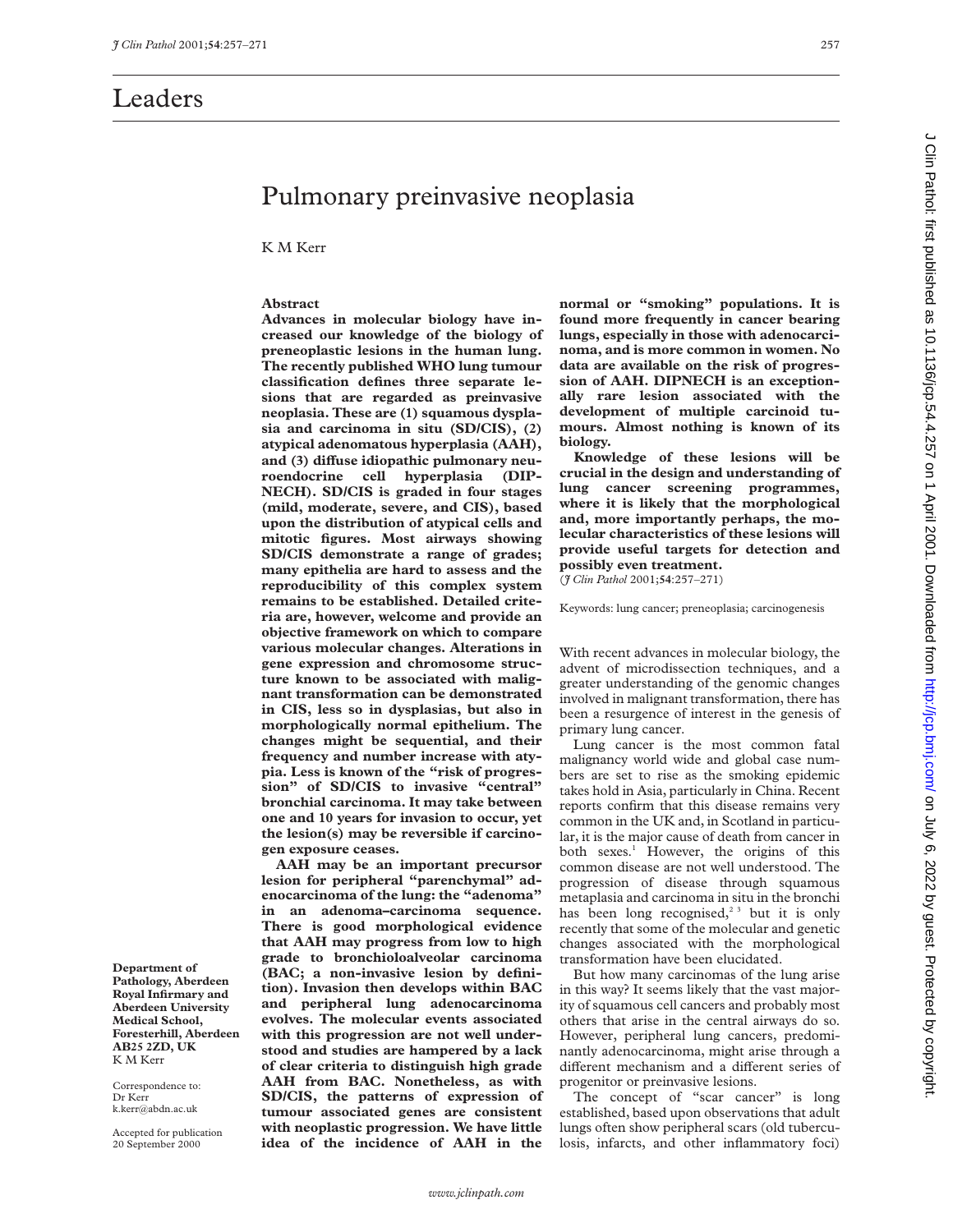and peripheral lung tumours frequently possess central scarring, which is believed, by some, to have induced the tumour. More recent studies have suggested that this is not the way in which most peripheral cancers arise. On the basis of morphological and radiological observations, survival data, and studies of collagen types in scars,  $4-6$  the prevailing view is that, in most peripheral tumours (largely adenocarcinoma) with central scarring, the fibrosis postdates the development of thetumour. Shimosato presented a critique of the scar cancer hypothesis containing the following  $points<sup>4</sup>:$ 

- Most adenocarcinomas arise in areas of lung that show no evidence of fibrosis.
- The central fibrotic scar is usually smaller than the tumour and might also be present in metastases from the same tumour, including lymph node deposits.<sup>5</sup>
- Metastatic lung tumours can have central scars.
- Psammoma bodies present in the central scar point to the earlier presence of tumour.
- Radiological evidence of cicatrisation is usually seen after the tumour becomes visible on the chest radiograph.
- The relatively poor prognosis of tumours with central scars might imply that the lesion has a longer natural history.

Nonetheless, several diffuse fibrosing conditions are undoubtedly associated with an increased incidence of lung cancer and probably an excess of adenocarcinoma. Although this association with diffuse fibrosis probably accounts for only a small number of cases overall, various studies on postmortem and surgically resected material found lung cancer in between 10% and 20% of lungs showing diffuse pulmonary fibrosis or honeycomb lung.<sup>7</sup> The association is made between tumour development and the hyperplasia of alveolar lining cells, which may be



*Figure 1 A diagrammatic summary of the WHO criteria13 for bronchial squamous dysplasia/carcinoma in situ (CIS). The distribution of various features is related to the lower, middle, and upper thirds of the multilayered "squamous" epithelium.*

atypical, seen in these conditions. Why patients with systemic sclerosis should be particularly at risk is not clear. Other causes of diffuse lung fibrosis include asbestos and silica and these factors are also linked to the development of lung cancer. It seems, however, that with asbestos, fibrogenesis and carcinogenesis might have independent mechanisms.<sup>8</sup> The same may be true for silica exposure. Fibrosis associated with silica exposure (silicosis) appears to be associated with an excess risk of lung cancer but, for exposure to silica without fibrosis, the evidence is tenuous.<sup>9</sup> The topic of scar cancer has been reviewed elsewhere.<sup>10</sup>

More recently, considerable attention has been paid to atypical adenomatous hyperplasia (AAH) as a preinvasive lesion, as the adenoma in a putative "adenoma–carcinoma" sequence in the lung periphery, $11$   $12$  leading to the development of bronchioloalveolar carcinoma and invasive peripheral adenocarcinoma of the lung. Even less is understood regarding the origins of pulmonary neuroendocrine tumours, although there is some evidence that some carcinoid tumours might be related to focal bronchial neuroendocrine cell hyperplasia.

In this review, I will describe the recognised pulmonary preneoplastic lesions, bronchial squamous dysplasia/carcinoma in situ (CIS), AAH, and neuroendocrine cell hyperplasia, and their morphology. I will then consider the progression of squamous dysplasia/CIS to invasive disease, including what is understood of the molecular basis of this progression. Finally, I will discuss what is known of the probable progression of AAH to adenocarcinoma. Nothing is known about the molecular events that might occur in neuroendocrine cell hyperplasia.

# **WHO classification of preinvasive lesions in the lung**

The recently published third edition of the World Health Organisation (WHO) lung tumour classification<sup>13</sup> lists three main forms of preinvasive lesion in the lung: (1) squamous dysplasia and CIS,  $(2)$  AAH, and  $(3)$  diffuse idiopathic pulmonary neuroendocrine cell hyperplasia (DIPNECH). The morphology of these are described in turn.

## SQUAMOUS DYSPLASIA/CIS

Many reports refer to the grading of dysplasia of squamous epithelium in the bronchi as being similar to that in other sites such as the cervix or oesophagus. Some authors refer to the usual mild, moderate, and severe atypias, as well as CIS, whereas others tend to lump the grades together, or refer instead to low grade and high grade preinvasive disease, the latter category including CIS. The WHO classification provides criteria for the distinction of mild, moderate, and severe dysplasia and CIS. These are summarised below and presented in an abbreviated diagrammatic form in fig 1.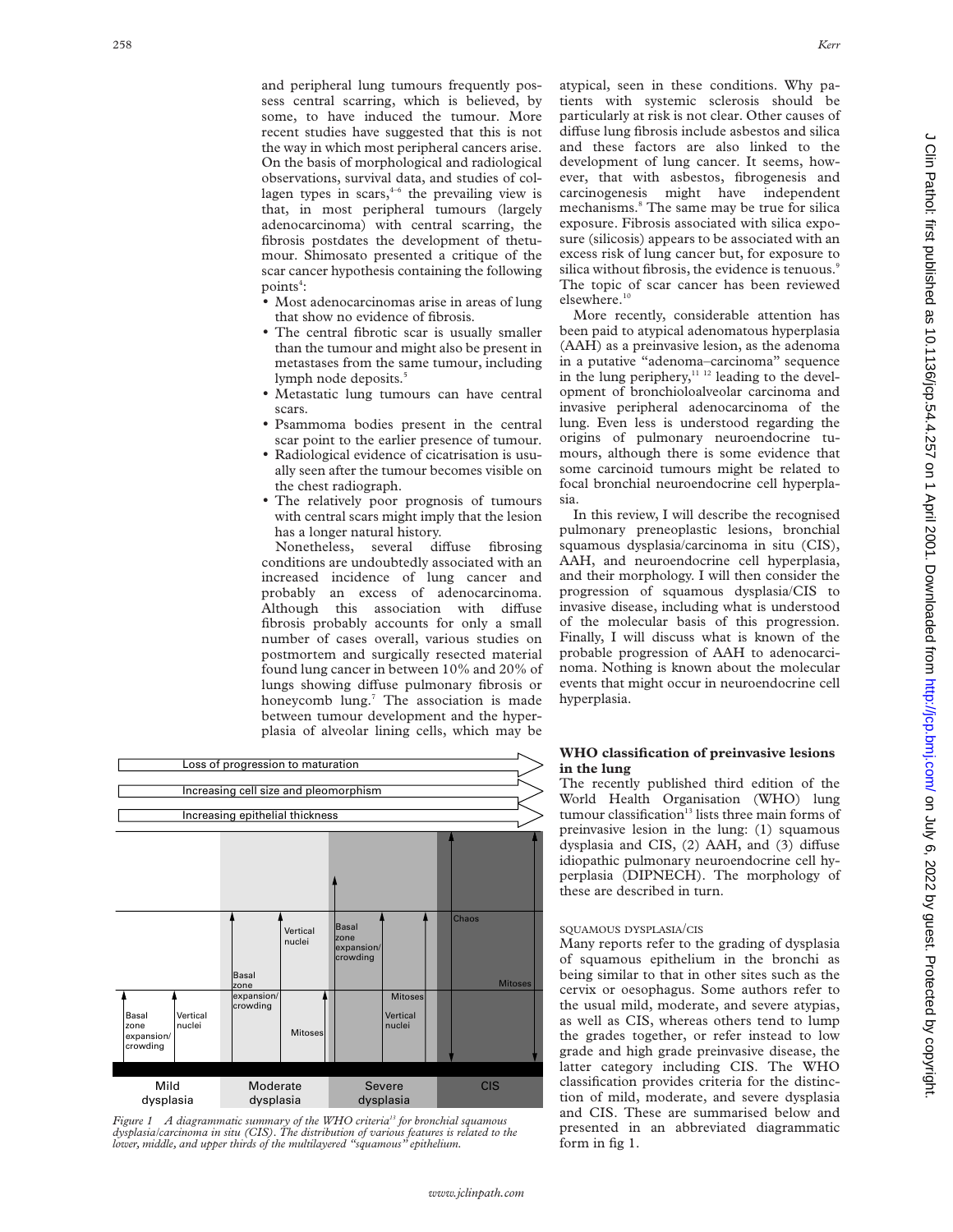## *Mild dysplasia*

Mild dysplasia is present when the architectural and cytological disturbance is minimal (fig 2A). Basilar zone expansion with cellular crowding is limited to the lower third of the epithelium, as are vertically oriented nuclei. Mitoses are absent. This would occur in an epithelium that is clearly squamous and is distinct, in this classification, from basal cell hyperplasia. The latter is present when the basal epithelial cell layer is more than three cells thick and may well be a precursor of (immature) squamous metaplasia.

#### *Moderate dysplasia*

Moderate dysplasia exhibits more cytological irregularity but still has finely granular chromatin. Maturation of cells from the base to the luminal surface shows only partial progression, but there is still clear flattening of the superficial cells (fig 2B). The basilar zone now occupies two thirds of the epithelium, as do vertically oriented nuclei, and mitoses are present in the lower third.



*Figure 2 (A) Mild dysplasia: basal zone crowding and minimal cytological atypia. (B) Moderate dysplasia: vertically orientated nuclei occupy the lower two thirds of the epithelium whereas maturation is still clearly visible towards the surface. (C) Severe dysplasia: greater cytological aberration, mitoses are clearly present in the lower two thirds of the epithelium, and there is virtually no maturation. Note the sharp transition from normal respiratory epithelium on the left.*

## *Severe dysplasia*

Severe dysplasia exhibits considerable cellular pleomorphism, coarse, uneven chromatin, and little cell maturation, but still shows superficial cell flattening. Basilar zone crowding extends well into the upper third, vertical nuclei and mitotic figures are present in the lower two thirds (fig 2C), and the prickle cell layer has almost disappeared.

## *Carcinoma in situ*

CIS may or may not be associated with epithelial thickening. Cytological aberration is extreme, mitoses occur at all levels, and maturation is absent such that, if the epithelium were inverted, it would not look different (fig 3). Although this is the usual form of CIS, with a flat topography, a more unusual form exists where the in situ lesion develops into an exophytic, polypoid, or papillary growth that can cause mechanical or functional airway obstruction, despite the absence of mucosal invasion.

There can be considerable overlap between these four categories and in any particular case a range of grades may be seen. These lesions are infrequently encountered by the surgical histopathologist in endoscopic biopsy material. They do, however, shed cytologically atypical cells into sputum and bronchial brushings and washings, although here their importance can be difficult to determine. Bronchial squamous dysplasia/CIS is relatively frequent in lung resection specimens from cigarette smokers with lung cancer but, in this context, reporting and classification of the lesions is less important, outside of any academic considerations. Given that, on conventional bronchoscopy, most of these preinvasive lesions are not visible,



*Figure 3 Carcinoma in situ. Full thickness severe cytological atypia with a chaotic appearance.*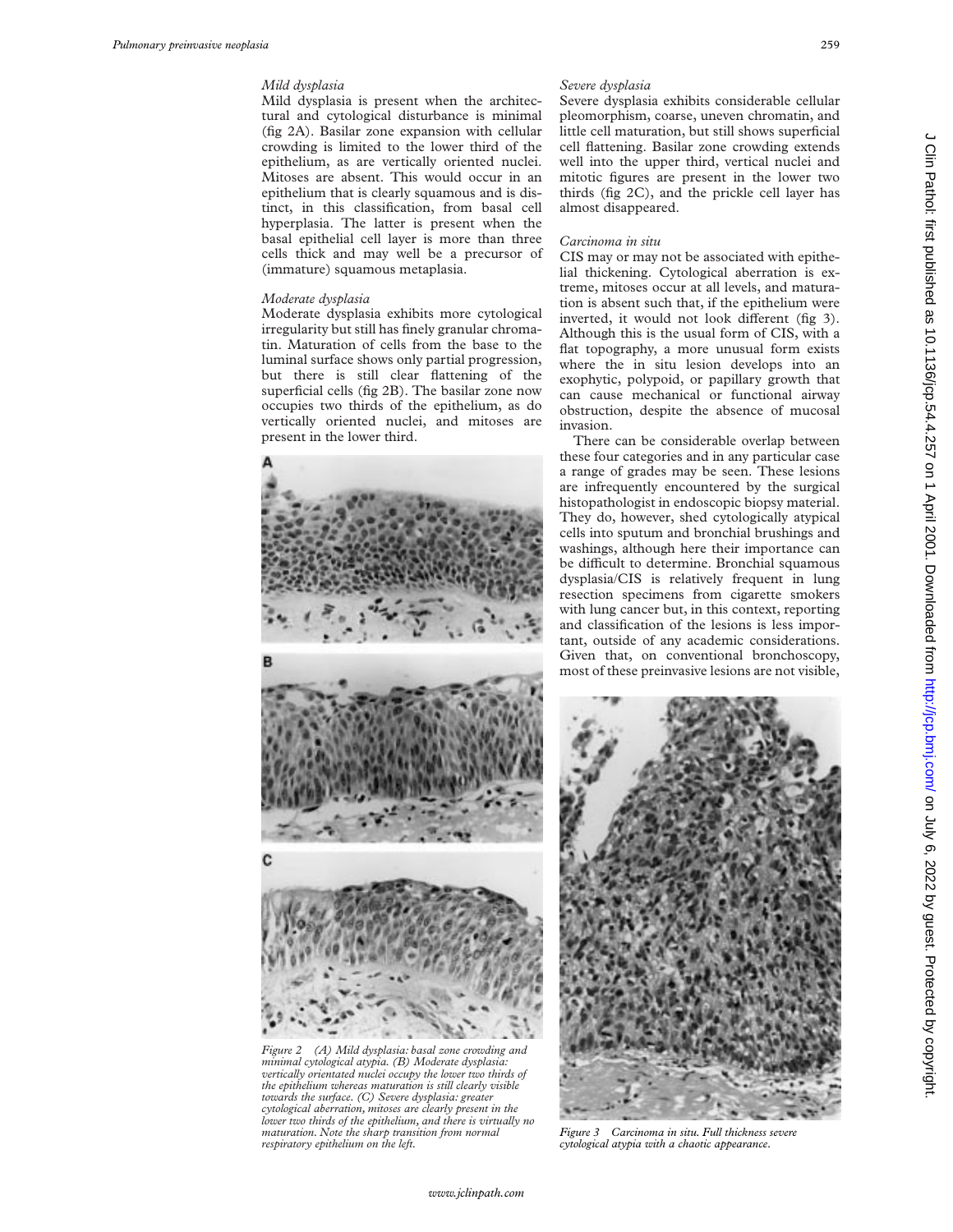their appearance in bronchial biopsy specimens is fortuitous. If fluorescence bronchoscopy techniques, such as LIFE (lung imaging fluorescence endoscopy), become more widely used, the situation might change.<sup>14 15</sup> Such techniques greatly increase the sensitivity of bronchoscopy in finding areas of abnormal epithelium, based on their tendency to show less autofluorescence than normal mucosa. Unfortunately, the specificity of this technique is not high and perhaps only one third of all biopsies taken from areas signalled as "abnormal" during LIFE show any histological abnormality. However, histological normality does not guarantee the absence of genomic alterations in bronchial epithelial cells (see below).

Until these WHO criteria are widely read, tried, and subjected to tests of reproducibility, we will not know how useful this classification is. The authors acknowledge that lack of experience and ill defined boundaries between categories will lead to "problems with reproducibility" and that "the clinical significance of the grading system remains to be established". It is perhaps surprising, especially if you are a "lumper" rather than a "splitter", that four separate categories, including a distinction between severe dysplasia and CIS, were defined, rather than two (low versus high grade dysplasia), which seems to be the current trend. Nonetheless, we now have criteria for these four grades. Time will tell us whether or not this was the correct choice.

Another factor also needs to be taken into account. This process is one that does not necessarily affect the full thickness of the epithelium. The process of squamous metaplasia/ dysplasia appears to start in a zone of pre-existing basal cell hyperplasia. Squamous differentiation may occur in this basal cell zone still surmounted by differentiated respiratory glandular epithelium; so called immature squamous metaplasia. This can, in turn, develop atypia, and it is as common to find areas of quite pronounced atypia beneath layers of ciliated and mucus secreting columnar cells as full thickness squamous change itself (fig 4A and B). The criteria for assessing dysplasia assume a full thickness squamous epithelium. Grading dysplasia in this partially transformed epithelium is difficult. My current practice is to ignore the overlying respiratory epithelium and attempt to grade the squamous layer: realistically only a "low" or "high" grade can be given.

#### ATYPICAL ADENOMATOUS HYPERPLASIA

The first descriptions of this lesion and its association with lung adenocarcinoma were made by Shimosato and colleagues in  $1982$ ,<sup>16</sup> and Japanese workers<sup>17</sup> together with the late Roberta Miller in Vancouver laid the foundations for an adenoma–carcinoma sequence in the lung periphery, where the adenoma is the lesion known as AAH.<sup>11 12</sup>

These lesions are usually invisible to the naked eye, but the larger ones or those with more fibrosis in their walls may be visible on the cut surface of well inflated and formalin fixed lung (fig 5). Most lesions, however, are incidental microscopic findings. A group of alveoli, not infrequently distributed around a terminal or respiratory bronchiole, is lined by plump cuboidal or low columnar cells with the morphology of type 2 pneumocytes or Clara cells (fig 6). There is, by definition, no generalised fibrosis or inflammation in the area,



*Figure 4 (A) Ciliated respiratory epithelial cells overlying a population showing clear squamous diVerentiation (intercellular bridges) and prominent vertical orientation of nuclei (moderate dysplasia?) (B) Apart from the persisting superficial ciliated cells, this could be regarded as carcinoma in situ.*



*Figure 5 (A) A 4 mm diameter focus of atypical adenomatous hyperplasia (AAH) easily visible on the lung cut surface as a result of abundant collagen in the alveolar walls. (B) AAH lesions are often found in the centriacinar zone, near respiratory bronchioles.*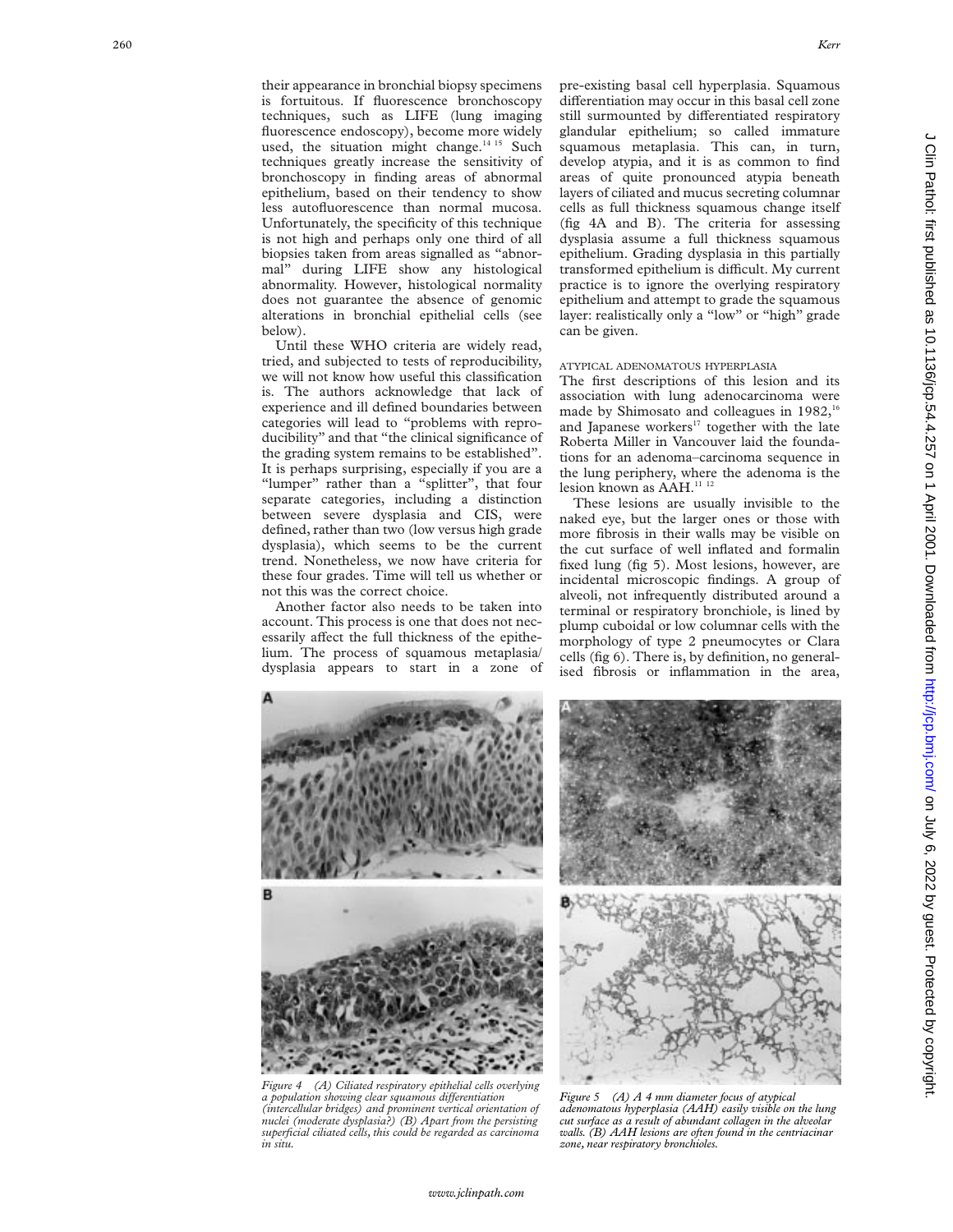

*Figure 6 Atypical adenomatous hyperplasia. Low grade lesions show (A) intermittent or (B) complete runs of cuboidal cells lining slightly thickened alveolar walls. More cellular lesions (C) may be larger and have columnar Clara-like cells.* Less often, lesions are very cellular, more atypical (D), and very difficult to distinguish from bronchioloalveolar cell *carcinoma.*

although the alveolar walls lined by this cell population might be slightly thickened owing to excess collagen and/or lymphocytes. Unusual examples show large amounts of scar tissue or a heavy lymphoid infiltrate. Most lesions (75%) range in size from less than 1 mm to about 3 mm. Larger lesions are unusual, although I have seen examples of what I regard as AAH up to 19 mm. Usually, although not always, the larger lesions show increasing cytological atypia, the cells become columnar and may lose their "hobnail" Clara cell features. Nonetheless, mitotic figures are distinctly unusual. Some cells show nuclear inclusions. From a discontinuous layer of cuboidal cells lining alveolar walls, characteristic of what some call low grade AAH, the more atypical lesions are more cellular, showing a more continuous lining of larger, columnar cells with more cell–cell membrane apposition. Papillary structures may develop and protrude into the alveolar space (fig 6). Macroscopically, the larger lesions may appear cystic because of the loss of the central alveolar structure.

There is an imperceptible point at which a larger and more atypical (high grade) focus of AAH becomes a small bronchioloalveolar cell carcinoma (BAC) (a non-invasive lesion under current WHO classification).<sup>13</sup> Distinguishing between the two is almost impossible. Miller arbitrarily suggested that any lesions over 5 mm in diameter should be considered a carcinoma.12 However, this might be too simplistic. Some very large lesions are extremely bland with a discontinuous cell population lining the alveolar walls. Much smaller lesions may show much more cell crowding and atypia. It remains to be seen whether reliable criteria can be produced to distinguish AAH with "high

grade" atypia from BAC or whether, in fact, these lesions are one and the same thing.

Most AAH lesions have been found incidentally in lung resected for other reasons, primarily lung cancer (see below). Thus, the outcome for the patient has been determined by the fully developed cancer, making it difficult to know how their AAH might progress. The site, size, and invisibility of AAH by most imaging methods makes longitudinal studies of AAH even more difficult than for bronchial dysplasia/CIS. Some AAH lesions seem to become extremely scarred, retaining the architecture of the lesion, but losing part or all of the characteristic cell population lining the alveoli. Other rare examples of what are ostensibly high grade AAH lesions show clear evidence of stromal invasion (fig 7). These lesions are, by definition, adenocarcinoma. Whether this makes the remainder of the lesion BAC or AAH is open to debate. From a morphological perspective there seems little doubt that AAH might progress and develop, through a stage of BAC, into invasive adenocarcinoma.

# NEUROENDOCRINE CELL PROLIFERATIONS AND DIFFUSE IDIOPATHIC PULMONARY

NEUROENDOCRINE CELL HYPERPLASIA

Hyperplasia of airway neuroendocrine cells, without invasion beyond the epithelial basement membrane, may be seen in association with chronic inflammation or fibrosis in the lung. When there is extension of these cells interstitially, associated with some fibrous tissue, the lesion is characterised as a carcinoid tumourlet. If such a lesion exceeds 5 mm in diameter, it should be regarded as a typical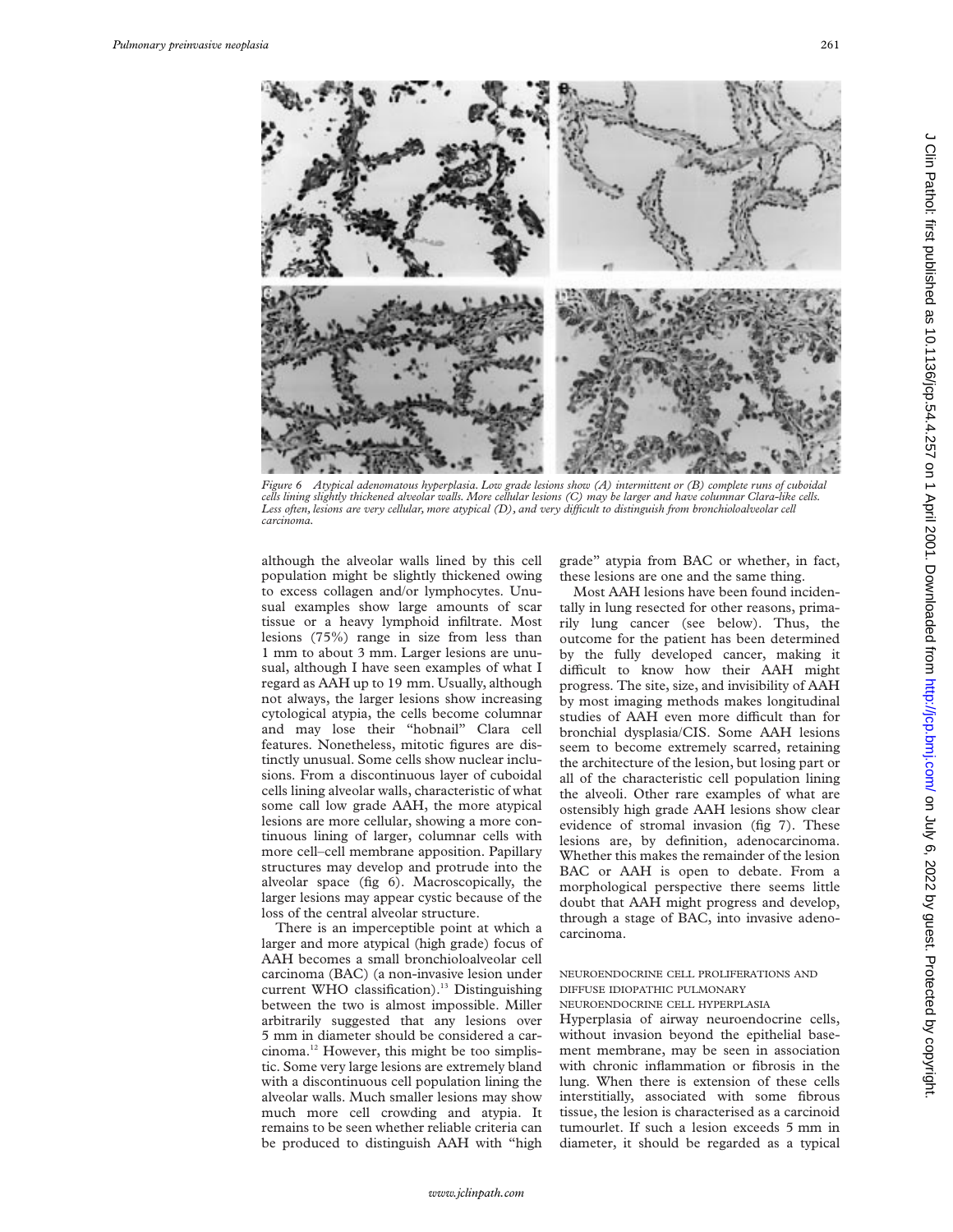*Figure 7 (A) This 1.7 cm lesion with a rather solid and cystic centre has alveolar spaces clearly visible in the periphery. (B) Whole mount of the same lesion. Closer examination (C) shows a periphery typical of atypical adenomatous hyperplasia but the central, solid zone shows (D) papillary bronchioloalveolar-like areas and clear evidence of stromal invasion (arrows).*

carcinoid tumour. Such a proliferation of neuroendocrine cells, in association with chronic inflammation, is not regarded as a preinvasive lesion.

Hyperplasia of neuroendocrine cells is also seen in the airway mucosa in lungs bearing typical (usually peripheral) carcinoid tumours.<sup>18</sup> This process may also occur in lungs showing higher grade neuroendocrine malignancy (fig 8). The relation between the hyperplasia and the tumour, if any, is not currently understood.

In 1992 Aguayo *et al* described six unusual patients who had diffuse hyperplasia of airway neuroendocrine cells and evidence of airways obstruction.19 These patients also had multiple pulmonary carcinoid tumourlets. In these and subsequent cases the airway fibrosis, perhaps because of the effects of some paracrine secretion, was presumed to be the cause of the widespread small airways obstruction. As well as multiple carcinoid tumourlets, some of these patients also had one or more carcinoid



*Figure 8 A hyperplastic focus of neuroendocrine cells in the airway epithelium, found in the same lobe as an atypical carcinoid tumour (immunoperoxidase with anti-chromogranin).*

tumours. Such cases are rare, so experience of this lesion is limited. In the above context, however, it is not unreasonable to suggest that the widespread neuroendocrine cell hyperplasia (DIPNECH) might be a preinvasive lesion, which may give rise to typical carcinoid tumours. What relation this lesion or a similar more localised process might have to most invasive neuroendocrine tumours—from carcinoids (typical and atypical) to the high grade large cell and small cell neuroendocrine carcinomas—is not known. However, it is tempting to speculate that such focal hyperplasia might provide a basis upon which neoplastic transformation is more likely to occur (see below).

SQUAMOUS DYSPLASIA /CIS AND ITS PROGRESSION Little is known about the rate and risks of progression of squamous dysplasia to CIS and ultimately invasive disease.

There is a large amount of animal experimental work<sup>20-22</sup> using a variety of carcinogens and subjects, including the infamous smoking beagles. These data suggest that the earliest change in the epithelium, in keeping with similar observations in epithelia at other sites, is hyperplasia in the basal layer of cells. Such a hyperplasia in the stem cell compartment of the epithelium is one of the earliest steps required in currently accepted theories of multistep carcinogenesis.<sup>23</sup> As a result of chronic irritation/stimulation, this expanded cell compartment may differentiate towards a phenotype better adapted to the prevailing environment (cigarette smoke—for example) and squamous metaplasia occurs. Thus, the earliest changes represent a relatively acute response to injury. Over time, a more subacute preneoplastic form of nuclear "injury" takes place which,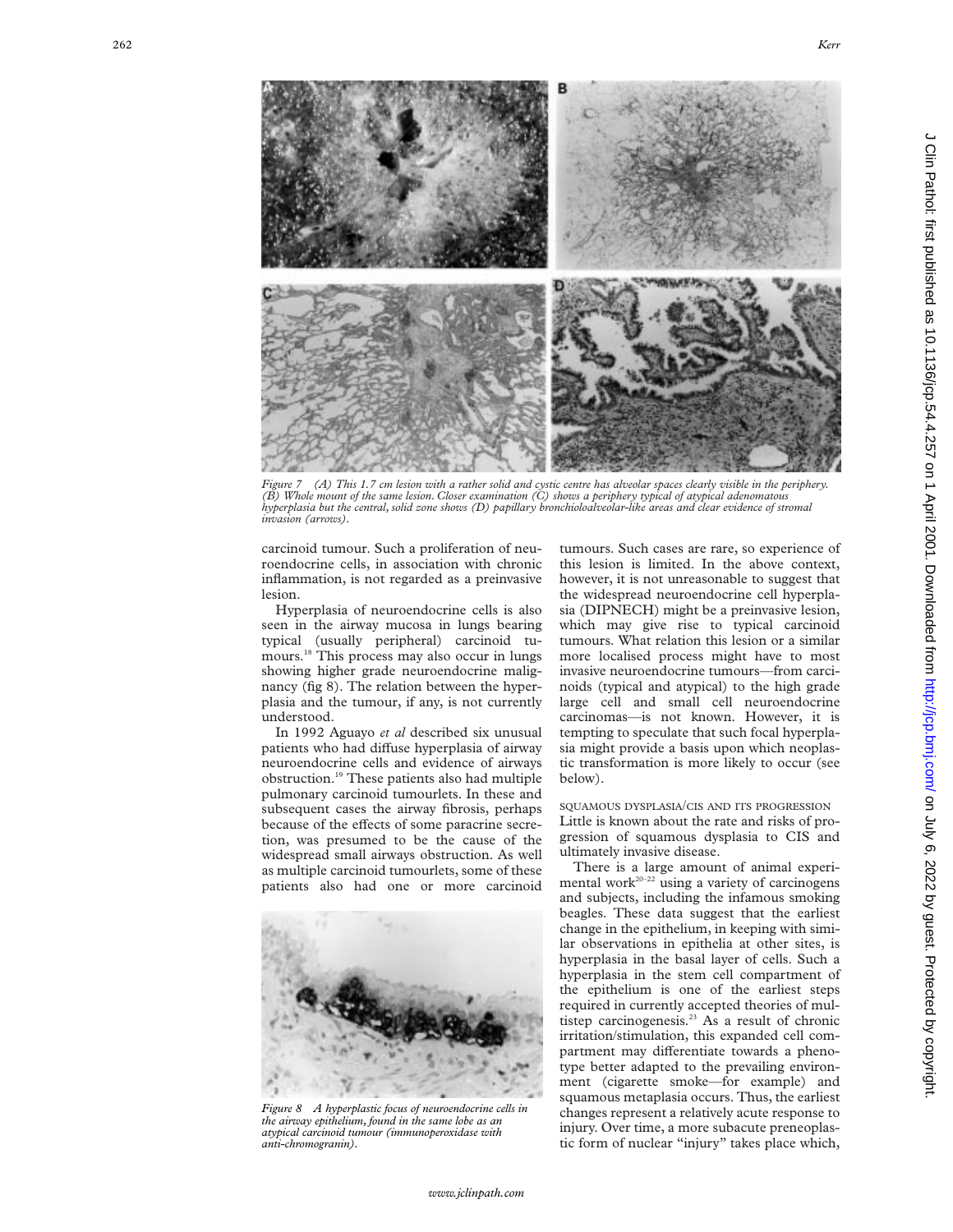in turn, leads to the expression of the evolving abnormal genotype as an abnormal phenotype, namely dysplasia and carcinoma in situ.

Experimental studies suggest that all of these changes, up to and including CIS, might be reversible if the stimulus/carcinogen is removed.21 22 At some point, however, the process (and lesion) become irreversible and we have, by definition, a neoplasm. $24$  There is also evidence that preinvasive dysplasias may "wax and wane" depending on the dose/duration of exposure to particular carcinogens. Removal of the carcinogens might cause the visible lesion to regress (phenotypic regression); however, the genomic damage (see later) might not disappear and may persist in microscopically apparently normal respiratory epithelium. In more prolonged experiments there is also evidence that the dose and type of carcinogen might determine the type of cancer that develops.21 22 This is an interesting parallel with the recently observed increase in small cell carcinoma and adenocarcinoma and the fall in squamous lung cancers in the Western world that might, at least in part, be related to changes in smoking habits or in the tobacco or additives used in cigarettes.

Clinical studies of bronchial preinvasive lesions are limited and often involve a population who are "at risk" or the subject of a lung cancer screening programme. Bronchial hyperplasia and squamous metaplasia are common in the airways of cigarette smokers, $25$  whereas dysplasias and carcinoma in situ are particularly found in cancer bearing lungs. Auerbach *et al* found dysplasia in 40% of heavy smokers. $23$  In another study, one third of patients who had atypical cells in sputum went on to develop lung carcinoma.<sup>26</sup> In a study of uranium miners, who were subjected to repeated sputum examination, increasingly severe cytological abnormality could be observed in squamous cells with, in some, the development of invasive carcinoma over a period of one to 10 years.<sup>27</sup> Up to 20% of worker cohorts exposed to chromates or mustard gas have also been shown to develop preinvasive bronchial changes and to have an increased risk of developing invasive cancer.<sup>2</sup>

In studies of populations screened using sputum cytology, some individuals will show atypical (squamous) cells. Most of these patients, not including an at risk occupational group, will be cigarette smokers. In such a situation the presence of atypical cells in the sputum usually leads to bronchoscopy, and some studies have shown that it may take six to 36 months for a bronchoscopically visible (standard technique) lesion to appear, if one is not present at the initial examination.29–32

In those patients where atypical sputum cytology leads to bronchoscopy and a lesion is seen (if not at the initial investigation, then at subsequent examination and perhaps after selective bronchial brushings are made in an attempt to localise the source of the abnormal cells to a particular airway), biopsy of the visible lesions yields a range of histological abnormalities. All of these patients would have a normal chest radiograph so that, should malignant cells be detected, these lesions are classified as so called radiographically occult squamous carcinoma of the lung.<sup>29-32</sup> In a review of several reported series of such "occult" carcinomas, Carter and Patchefsky found that 25% of the patients had CIS, 42% had early invasive disease confined to the mucosa, whereas 33% showed a small, radiographically invisible cancer that extended beyond the bronchial cartilage.<sup>28</sup>

It is generally accepted that a tumour has to be at least 1 cm in diameter and unobscured by rib, vascular, or mediastinal shadows to be reliably detectable on a plain chest radiograph. At 1 cm diameter, a tumour has already undergone around 30 doublings of its cell population, something that possibly took several years. Thus, a radiologically visible lung tumour is usually already relatively late in its natural history, having been invasive for months or years before detection, and may already have metastasised. Hence, the failure of most radiograph based screening programmes to improve the cure rate for treating lung cancer. If fluorescence bronchoscopy becomes widely used it is possible that many more early lesions will be found. Even if patients with occult lung cancer are treated by surgery or, more recently, by photodynamic treatment using laser bronchoscopy, the apparent "cure" rates of 80–95% are marred by the finding that up to 25% of patients develop a second lung cancer, sometimes again occult.

Nagamoto *et al* have made an extensive study of a series of occult lung cancers, including CIS, found through the Miyagi programme of mass screening between 1982 and 1991.<sup>30-32</sup> They distinguished between two patterns of occult carcinoma. Most cases (86%) were classified as the "creeping type" where the dominant growth pattern was a horizontal spread within the mucosa, sometimes over several centimetres. The remainder seemed to have a predominantly transmural rather than longitudinal growth pattern (penetrating type). These latter lesions were thought to be more rapidly growing and more likely to become advanced in a short time. However, even the creeping type of lesion showing minimal invasion did have a chance of metastasis,<sup>31</sup> although only when the extent of the lesion was longitudinally  $> 20$  mm, when  $24\%$  showed nodal spread. No lesion < 20 mm in extent was found to spread. In a study of 19 cases of isolated CIS discovered during the same screening  $study<sup>32</sup>$  and treated by surgical resection, no patient had lymph node metastases. Follow up of these patients showed an excellent prognosis. Six of the patients showed a polypoid or micronodular protuberance in the mucosa on bronchoscopy. Such an exophytic and exuberant thickening of the in situ lesion is unusual, but was also described by Spencer *et al.*<sup>33</sup> These lesions may have bronchoscopic, cytological, and even biopsy appearances that are highly suggestive of malignancy. I have seen at least two such cases where, after lobectomy, the preoperative diagnosis of squamous carcinoma required revision to in situ disease. In neither was there evidence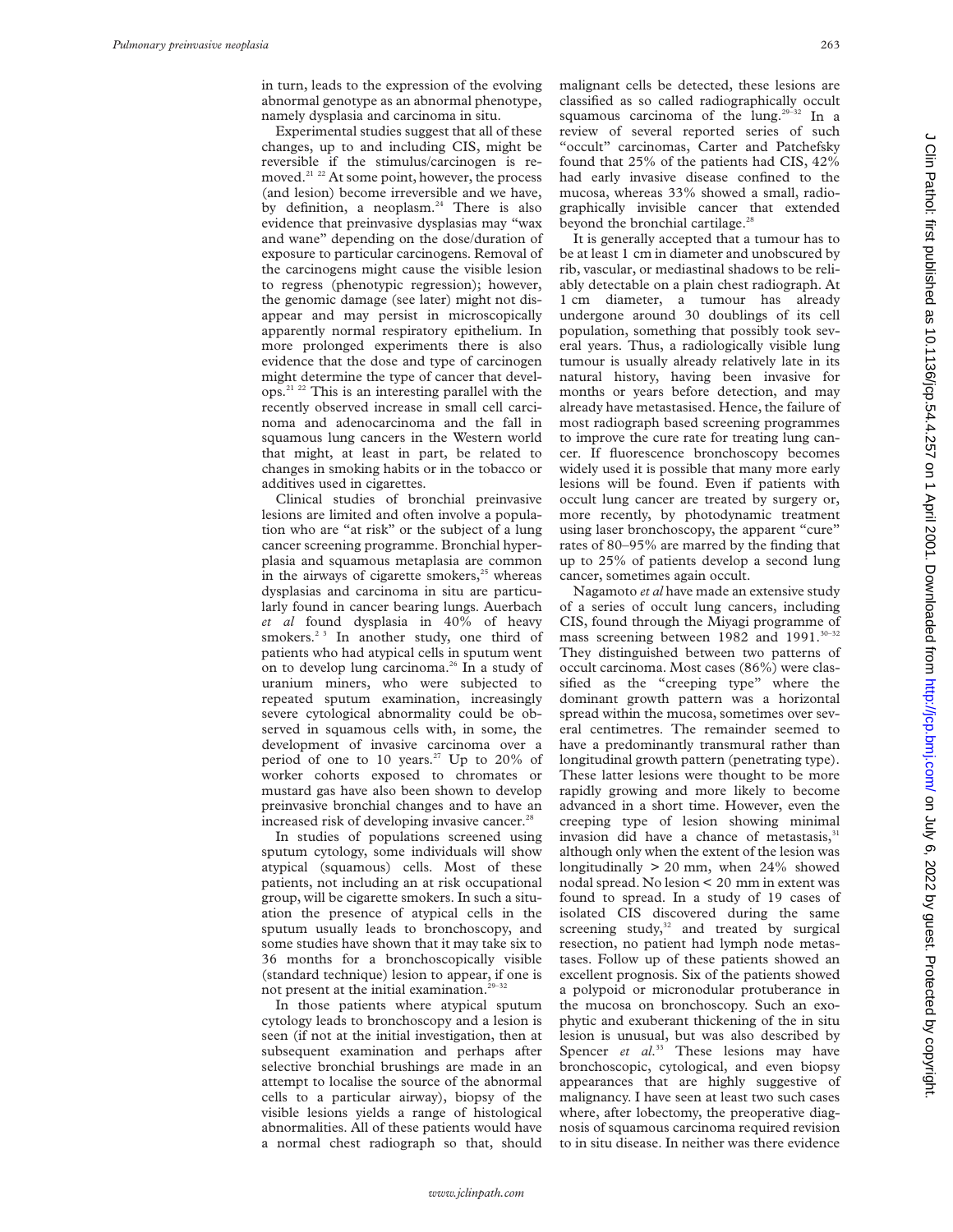of nodal metastatic disease, yet in one case in particular, there was pronounced nodal enlargement, presumably secondary to the considerable "obstructive" pneumonia in the segments distal to the airway containing the polypoid CIS. Even if such lesions are too small to cause mechanical obstruction, functional obstruction might result from the loss of mucociliary function if there is extensive replacement of normal respiratory mucosa by (atypical) squamous epithelium.

## MOLECULAR BIOLOGICAL AND GENETIC STUDIES ON SQUAMOUS DYSPLASIA /CIS

Extensive work has been carried out on a range of preinvasive bronchial lesions. This has generally involved either immunohistochemistry, or microdissection of lesional tissue followed by DNA extraction, PCR amplification, and experiments to seek gene mutation or loss of heterozygosity (LOH) of various chromosomal regions.

#### *Cell proliferation and related markers*

As might be expected from morphological studies, hyperproliferation, as demonstrated by the use of anti-proliferative cell nuclear antigen (PCNA) antibodies, seems to be an early event in the transforming bronchial epithelium. The proliferative component was shown to rise from around 25% in apparently normal epithelium, through 35–40% in low and high grade dysplasias, to 85–90% in invasive squamous carcinomas, both early and advanced.<sup>34</sup> The distribution of positively staining nuclei mirrored the change in epithelial cytoarchitecture from the base to the more superficial layers as atypia increased.35

In a study of Rb, p16, and cyclin D1 expression in bronchial preinvasive lesions, Brambilla *et al* found that although Rb loss was not seen in dysplasia/CIS, loss of p16 expression was found in moderate dysplasia (12%) and CIS (30%), exclusively in lesions found in cancer bearing lungs, and not in lesions from patients who did not have cancer.<sup>36</sup> The same authors found cyclin D1 overexpression in earlier lesions: 6% of hyperplasia/metaplasia, 17% of moderate dysplasia, 46% of moderate dysplasia, and 38% of CIS lesions. It was also overexpressed in preinvasive lesions in 14% of those who did not have cancer.

#### *DNA ploidy*

Studies of the DNA content of cell nuclei, as a rough measure of chromosomal gain or loss, have been used to measure the degree of "nuclear aberration" in a malignant cell population. Hirano *et al* demonstrated aneuploidy in all of the invasive squamous carcinomas tested but not in normal bronchial mucosa.<sup>34</sup> Of the preinvasive lesions, 8% of the low grade cases and 33% of the high grade cases were aneuploid. These authors suggest that the development of aneuploidy is a relatively early event in the progression to malignancy and also showed that the development of aneuploidy depended on the pre-existence of a hyperproliferative state in the bronchial epithelium. These graded changes in the nuclei of preneoplastic

*Table 1 Stainable p53 protein in bronchial preinvasive disease*

| Author (reference)   | Low grade<br>dysplasias | High grade dysplasias<br>(including CIS) |
|----------------------|-------------------------|------------------------------------------|
| Nuorva et al (43)    | 17%                     | 78%                                      |
| Bennett et al (44)   | 28.2%                   | 59.1%                                    |
| Hirano et al (34)    | $0\%$                   | 6%                                       |
| Katabami et al (41)  | 20%                     | 100%                                     |
| Brambilla et al (42) | 23%                     | 59%                                      |

lesions have also been shown by others, both in retrospective analysis of biopsy material from human patients and in dogs experimentally exposed to various carcinogens.<sup>21</sup>

## *bcl-2 expression*

The bcl-2 protein is thought to inhibit programmed cell death. Therefore, (over)expression in tumours might give a cell population some survival advantage. Bcl-2 protein has been shown to be overexpressed in lung cancer (25% of squamous carcinomas, 10% of adenocarcinomas,  $64\%$  of small cell carcinomas)<sup>37-39</sup> and in preinvasive bronchial lesions.<sup>40</sup> Katabami *et al* showed that 33% of bronchial dysplasias expressed Bcl-2 protein, with a weak association with an increasing degree of dysplasia.41 Brambilla *et al* found bcl-2 overexpression in association with bax downregulation, but this did not correlate with p53 status.<sup>42</sup>

## *p53 expression*

Various studies have found an increase in stainable p53 protein with increasingly severe bronchial squamous dysplasia (table 1). Several studies describe localisation of p53 protein in nuclei in the zone of the epithelium, which showed loss of nuclear polarity.<sup>43 44</sup> In a large series, Bennett *et al* also found p53 protein in 6.7% of squamous metaplasias but none in normal epithelium.44 Katabami *et al* found that in dysplasia in patients with pneumoconiosis, low grade dysplasia (mild/moderate) had a greater tendency to p53 positivity (40%) than in those without pneumoconiosis.<sup>41</sup> Brambilla and co-workers found p53 expression in all cases of squamous dysplasia/CIS from cancer bearing lungs, but similar lesions from lungs with no cancer showed no staining, implying that the stabilisation of p53 in the preinvasive lesion had a high predictive value for invasion.<sup>42</sup>

The demonstration of stainable p53 protein might infer gene alteration, but the detection of gene mutation might be more important. In a study that included 13 examples of bronchial squamous metaplasia and 22 squamous dysplasias (ungraded), only two of the dysplasias showed evidence of p53 gene mutation.<sup>45</sup> Earlier, smaller studies also found evidence of p53 gene mutation, sometimes different from any concurrent tumour, sometimes the same mutation as found in adjacent tumour.<sup>46-4</sup>

The general conclusion is that even in the very early stages of malignant transformation, in the least dysplastic of the preinvasive lesions, abnormal expression of p53 occurs. This suggests that p53 mutation might be a relatively early event in central bronchial carcinogenesis.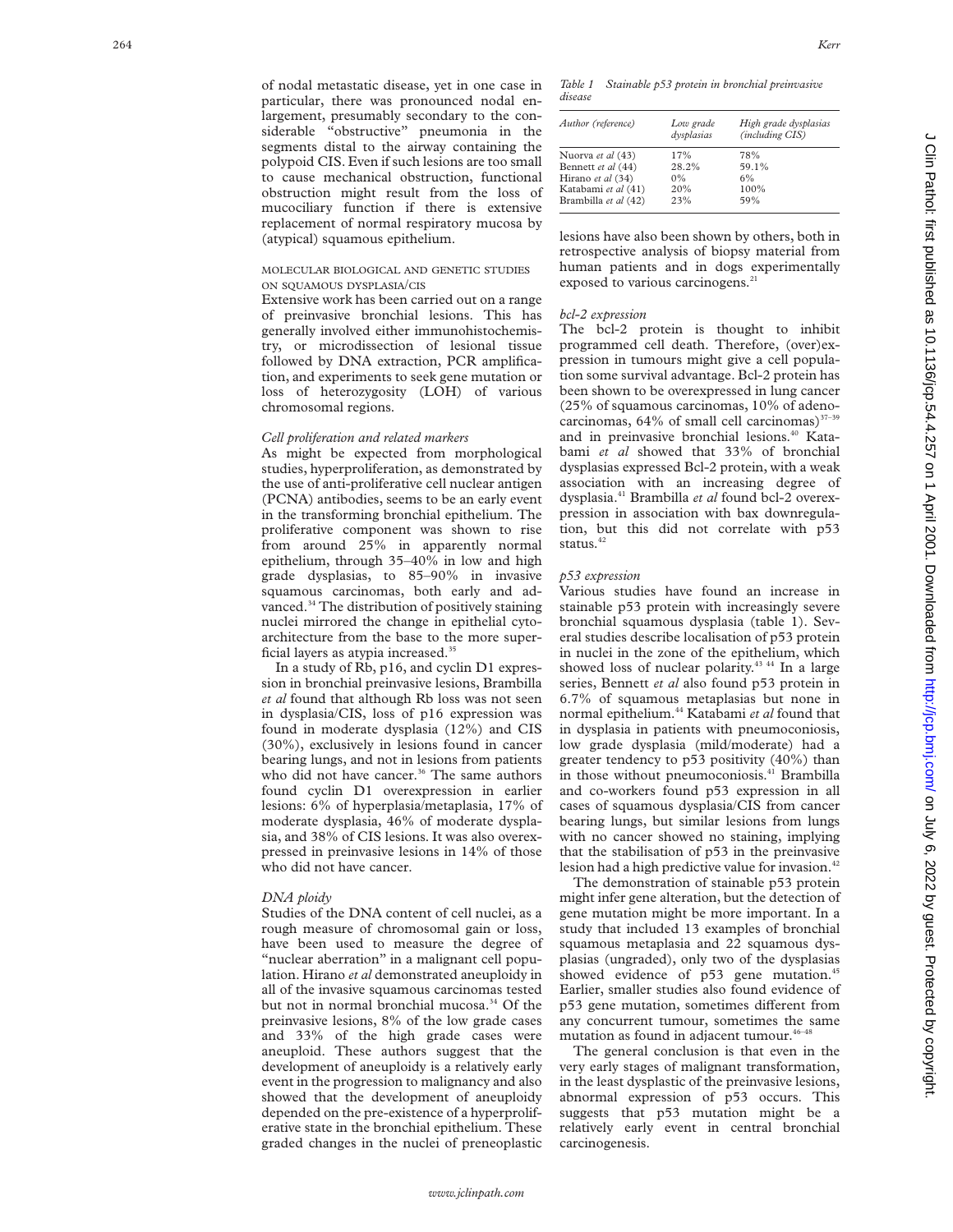#### *Telomerase*

Telomerase is activated and expressed in most human cancers and it may be one mechanism—by preventing progressive telomere shortening, and therefore cellular senescence—that confers immortality to tumour cell populations. Most adult somatic cells have inactive telomerase, but at some stage in the carcinogenic process it becomes reactivated. Yashima *et al*, <sup>49</sup> using in situ hybridisation, demonstrated much greater telomerase positivity in both hyperplastic and dysplastic bronchial epithelium (70–80%) when compared with normal controls (20%), and CIS and invasive disease were positive in 95–100% of cases. However, preinvasive lesions, including CIS, had enzyme activity that was only three to fourfold higher than normal, whereas in invasive disease, telomerase activity was 40 times greater. Once more, even at the earliest stages, telomerase dysregulation appears to occur as part of the multistage pathogenesis of lung cancer.

#### *K-ras mutation*

K-ras is more commonly found mutated in adenocarcinoma than in squamous carcinoma. Nonetheless, mutation of K-ras might be of importance in the development of at least some central "bronchogenic" carcinomas arising from the hyperplasia–dysplasia–CIS sequence in the bronchial/bronchiolar epithelium. In a study concentrating primarily on squamous dysplasias in six patients whose tumours (five adenocarcinomas, one squamous carcinoma) all showed a K-ras mutation, Sugio *et al* were unable to demonstrate K-ras mutation in any normal or hyperplastic epithelium and found only one mutated preinvasive lesion out of the 12 studied.<sup>50</sup> This suggests that K-ras mutation might either be a very late or relatively unimportant step in central bronchial carcinogenesis. This is also the conclusion of another study, which found no evidence of K-ras mutation in bronchial adenocarcinoma, a tumour that might arise from bronchial epithelial dysplasia, whereas 35% of peripheral adenocarcinomas, which arise by a different mechanism (see below), showed K-ras mutation.<sup>51</sup>

#### *Human papillomavirus (HPV)*

HPV-6 DNA was found in one of 10 squamous metaplastic lesions by Béjui-Thivolet *et al*, 52 whereas 18% of squamous carcinomas contained HPV DNA from several subtypes, predominantly HPV-18. No cases of preinvasive disease with dysplasia were studied and other work suggests that HPV has no important role to play in the genesis of bronchogenic squamous carcinoma.<sup>53</sup>

#### *The FHIT (fragile histidine triad) tumour suppressor gene*

FHIT is a tumour suppressor gene at  $3p14.2$ , which spans the FRA3B fragile site. It appears to be a frequently deleted gene in common human carcinomas, including lung. It has been suggested that the FHIT protein might play a role in cell death through apoptosis and/or affect cell proliferation, but its true function is not known. However, its role as a tumour suppressor gene is reflected in the fact that most primary lung cancers show loss of FHIT protein expression as well as aberrant RNA and altered FHIT genome DNA.<sup>54 55</sup>

Sozzi *et al* also found that FHIT protein expression is lost in 73% of non-small cell lung cancers and in 93% of precancerous lesions.<sup>5</sup> Tumours from smokers are more likely to lose FHIT expression (75%) than those from nonsmokers  $(39\%)$ .<sup>57</sup> This change is independent of p53 status and seemed to be more of a feature in squamous carcinoma (87%) than in adenocarcinoma (57%). In the preinvasive lesions studied, the loss of FHIT was very frequent and appeared to increase as the grade of dysplasia increased. Moderate dysplasia showed 60% loss, whereas all cases of severe dysplasia and CIS studied showed loss of FHIT protein. Fong *et al* also examined preinvasive bronchial lesions, but demonstrated that 3p14.2 LOH (implying FHIT deletion) only occurred at the CIS stage and not before, suggesting that FHIT loss might be a relatively late event in central bronchial carcinogenesis.<sup>38</sup>

## *Genomic alterations and LOH studies*

Several chromosomal sites appear to be involved frequently in lung cancer. The most common and earliest is loss of genome at 3p. In invasive disease there are at least five loci (3p12–13, 3p14.2, 3p21, 3p21.3, and 3p25) that are lost frequently. In preneoplastic lesions the identifiable losses tend to be more localised, selective, and appear relatively early. Kohno *et al* demonstrated that 7.7% of squamous metaplasias and 9.1% of squamous dysplasias showed LOH at 3p.45 Wistuba *et al* found 3p LOH more extensively, frequently and earlier, such that, in invasive squamous carcinoma and CIS, most of 3p was deleted.<sup>51</sup> In normal or mildly abnormal epithelium, 3p loss was much less and more focal, whereas in the squamous dysplasias the degree of 3p loss was intermediate. This reflected some of the same group's earlier work, using different techniques, where a study of 3p14, 3p21.3, and 3p25 again showed early loss, with 76% of hyperplasias, 86% of dysplasias, and all examples of CIS being affected.<sup>60</sup>

The 3p loss in the early lesions did not appear to occur at random, with even the normal epithelium showing 3p21, 3p22–24, and 3p25 losses, whereas 3p14.2 and 3p14–21 losses began to appear in the hyperplastic/ metaplastic lesions. These results indicate that loss of 3p14.2 occurs much earlier in the proposed sequence of events than has been suggested by Fong *et al*. 58

Some 9p21 losses were described by Wistuba *et al*. <sup>59</sup> These occurred in early disease and were almost invariably present in dysplasia, CIS, and invasive tumours. LOH at 17p13 (p53) and 13q (Rb) seemed to be a slightly later phenomenon associated with some dysplasias, but almost all CIS/invasive disease. Similarly, Kohno and colleagues<sup>45</sup> found a 9p deletion in 9% of dysplasias and 17p LOH in 36.4%, whereas neither was shown in squamous metaplasia.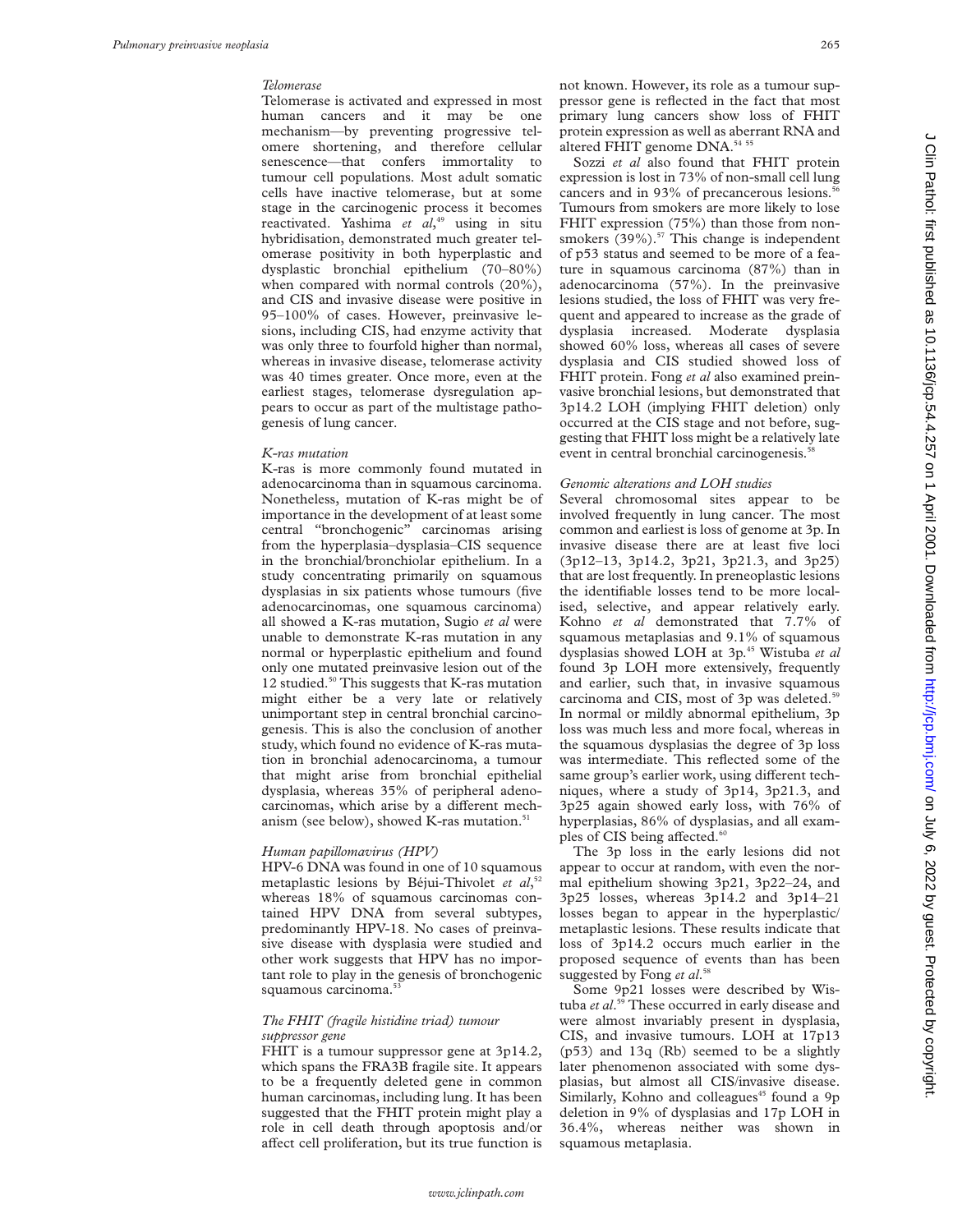*Table 2 The various changes occurring with progression from normal bronchial mucosa to invasive carcinoma in central bronchial carcinogenesis*

|                           | Normal    | Sauamous<br>metaplasia | Low grade<br>dysplasia | High grade<br>dysplasia | Carcinoma<br>in situ | Invasive<br>carcinoma |
|---------------------------|-----------|------------------------|------------------------|-------------------------|----------------------|-----------------------|
| Hyperproliferation        | $\ddot{}$ | $^{++}$                | $^{++}$                | $++$                    | $^{+++}$             | $^{+++}$              |
| 3p LOH                    | $\ddot{}$ | $\ddot{}$              | $^{++}$                | $^{++}$                 | $+++$                | $^{+++}$              |
| 9p LOH                    | $\ddot{}$ | $\ddot{}$              | $^{++}$                | $^{++}$                 | $+++$                | $^{+++}$              |
| p53 overexpression        | $\ddot{}$ | $+$                    | $^{++}$                | $++$                    | $^{+++}$             | $+++$                 |
| Rb expression             | $^{++}$   | $^{++}$                | $^{++}$                | $^{++}$                 | $++$                 | $^{++}$               |
| Cyclin D1 overexpression  |           | $\ddot{}$              | $\ddot{}$              | $^{++}$                 | $++$                 |                       |
| Telomerase overexpression |           | $\ddot{}$              | $\ddot{}$              | $\ddot{}$               | $+$                  | $^{+++}$              |
| bcl-2 overexpression      |           |                        | $\ddot{}$              | $\ddot{}$               | $++$                 | $^{++}$               |
| Aneuploidy                |           |                        | $\ddot{}$              | $^{++}$                 | $++$                 | $+++$                 |
| p53 mutation              |           |                        |                        | $\ddot{}$               |                      | $^{++}$               |
| $p16$ loss                |           |                        | $\ddot{}$              |                         | $^{++}$              |                       |
| FHIT loss                 |           |                        |                        | $\ddot{}$               | $++$                 | $^{+++}$              |
| 13q and 17p LOH           |           |                        |                        | $^{+}$                  | $+++$                | $^{+++}$              |
| 5p and 5q LOH             |           |                        |                        |                         |                      | $\ddot{}$             |

Normal refers to morphologically normal epithelium in cigarette smokers. Data summarised from discussion in text and references.

LOH, loss of heterozygosity.

Thus, very early in the evolution of preinvasive disease, localised specific LOH of 3p and often 9p occurs, even in phenotypically normal or hyperplastic epithelium. As the lesion advances and becomes dysplastic, more 3p deletions, including 3p14.2, begin to appear and 17p LOH also becomes a feature. By the time the stage of severe dysplasia/CIS is reached, there is extensive loss of 3p and persistent loss of the 9p and 17p regions.

In a study of the next stage—early invasive squamous carcinoma (usually radiographically occult carcinoma)—Endo *et al* showed frequent LOH, with losses at 3p21 (53%), 5p21 (44%), and 17p13 (61%) being particularly prominent.<sup>61</sup> Another study has shown that 5q (APC-MCC) loss might be an important event in central bronchial carcinogenesis, but not in events occurring in the periphery of the lung.<sup>62</sup>

What is not known is the relative "cause and effect" relation between these various genetic abnormalities. It is tempting to speculate that, given the relation between many of these findings and the grades of atypia (table 2), the genomic lesions or abnormal gene expression might in some way be responsible for the change in morphology. Of course the morphology of the epithelium is a mirror of genomic change, but whether or not it is a reflection of these particular changes is not known. What is known is that some of these genomic changes might be widespread in phenotypically normal epithelium, that the phenotype/histology is, in some (perhaps many) cases reversible, but when this occurs, some of the genomic alterations persist, perhaps accounting for the continuing high risk of developing lung cancer many years after the cessation of smoking. Brambilla and colleagues suggest that stable p53 overexpression, p16 loss and, perhaps, cyclin D1 overexpression in preinvasive bronchial disease might be related to a greater likelihood of progression to invasion.<sup>36,42</sup> These interesting findings require further attention.

So far, this discussion has primarily considered the evolution of squamous carcinoma from in situ disease in the central airway epithelium. It seems likely that some of the rare central bronchial adenocarcinomas might arise from the same preneoplastic lesion. As for small cell carcinoma, another predominantly central tumour, its progenitor lesion is essentially unknown. In a few cases, squamous dysplasia/CIS can be seen in the adjacent airway mucosa, but this is hardly proof of an origin. There has been a suggestion, based on the frequent presence of pronounced genomic abnormalities in morphologically normal mucosa near small cell tumours, that this tumour might arise almost de novo from the bronchial mucosa, without going through a stage of a morphologically recognisable preinvasive lesion.<sup>63</sup> There are no detailed molecular biological studies on neuroendocrine cell hyperplasia.

## **AAH: a preinvasive lesion that progresses to adenocarcinoma**

There is an increasing body of evidence to support the hypothesis that AAH is a preinvasive lesion and indeed can be regarded as the adenoma in an adenoma–carcinoma sequence in the lung periphery.<sup>11</sup> This evidence comes from morphological observations, the association of AAH with malignancy, morphometric and cytofluorimetric data, and immunohistochemical and molecular biological studies, which are reviewed below.

#### MORPHOLOGICAL EVIDENCE

Most foci of atypical adenomatous hyperplasia, as described in detail earlier, look very different from lung adenocarcinoma, including BAC. However, as lesions of AAH become more atypical and larger there are no morphological features that reliably separate AAH from BAC.<sup>63</sup> Indeed, the largest and most atypical AAH and BAC lesions might be the same thing.64 Within the scope of the current WHO definition<sup>13</sup> of BAC as a non-invasive tumour growing by replacement of alveolar lining cells, this is easy to understand. Furthermore, most people who have studied AAH will have seen examples of (usually larger) lesions that have, for the most part, histological features of AAH but with varying grades of atypia and which, in foci, may well demonstrate invasion. The only reasonable conclusion, therefore, is that progression to invasion has occurred in part of the pre-existing AAH. Careful examination of larger well established invasive adenocarcinomas, lesions that might contain zones of BAClike tumour, may show an AAH-like zone around the margin. Here I make the distinction (or try to) between lepidic spread of tumour and the presence of alveoli lined by cells that are much less pleomorphic than those in the tumour. Although absolute proof that these zones represent an edge of residual "adenoma" is lacking, these observations suggest such a possibility.

#### ASSOCIATION OF AAH WITH MALIGNANCY

Most AAH lesions are very small, cause no symptoms, and are radiologically invisible. Thus, they are found incidentally, usually in lung surgically resected for another reason. One postmortem study prospectively sought AAH and found only two patients with AAH in 100 consecutive cases.<sup>65</sup> Given the frequency of pulmonary pathology at necropsy, such material is less than ideal for finding AAH lesions.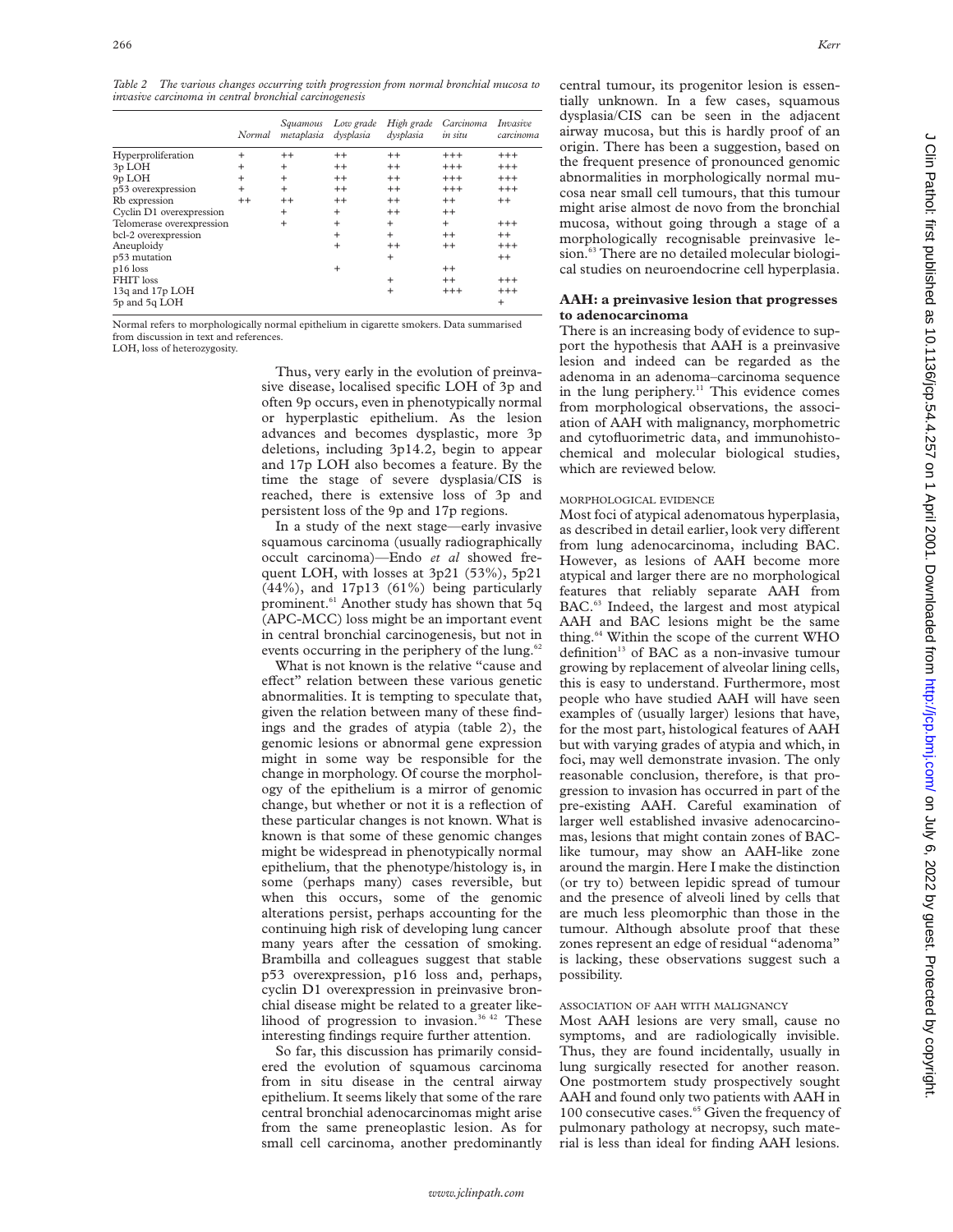Atypical adenomatous hyperplasia is most commonly found in lung resected for primary lung cancer, but has been found, less frequently, in lung resected for benign tumours or metastatic disease. The presence of coincident pathology such as pneumonia, obstructive pneumonitis, or fibrosis make AAH almost impossible to find. Careful examination of well inflated and formalin fixed lung (I prefer 1 cm thick parasagittal slices of resection specimens and constantly wash the cut surface of the lung with water) will improve pick up rates. Opting not to look for lesions macroscopically, relying instead on random block taking for histological identification will reduce success. Clearly, however, more blocks will help to identify more lesions. I sample all likely foci and take up to six random parenchymal blocks. Whatever the technique, determined by interest or prevailing laboratory policy, the number of AAH lesions will always be underestimated.

Overall figures for AAH incidence quoted range from 9.3% to 21.4% of cases resected from primary lung cancer, whereas lungs removed for benign or metastatic disease yield AAH in between  $4.4\%$  and  $9.6\%$  of cases.<sup>66-70</sup> Furthermore, it is pertinent to note that AAH is more often found, and more often in large numbers, in patients who have had lung resected for adenocarcinoma or large cell undifferentiated carcinoma than for squamous carcinoma. This does appear to be a true association, although the presence of distant obstructive pneumonitis associated with a central bronchial tumour will make lesions more difficult to find. Published data show that AAH is present in up to 34.5% and 25%, respectively, of lungs resected for adenocarcinoma or large cell undifferentiated carcinoma.<sup>69</sup> The highest published figure in squamous carcinoma is 11.1% of cases.<sup>67</sup> Nakanishi described AAH in 6.9% of squamous cancer bearing lungs yet found lesions in 34.5% of those with adenocarcinoma.<sup>69</sup> In our own series of 554 lungs resected for primary lung cancer, we found AAH in 12% of cases, whereas it was present in 23.2% of lungs resected for adenocarcinoma and 12.5% of large cell undifferentiated cancer resections, but in only 3.3% of lungs with squamous carcinoma.<sup>70</sup>

## AAH: CASES WITH MULTIPLE LESIONS

Some patients reported in the literature have very large numbers of AAH lesions. To some extent, the number of lesions found will be proportional to the enthusiasm of the pathologist for finding them, the amount of lung tissue blocked, the presence of other pathology obscuring the lesions, the state of lung fixation and expansion, and so on. Nonetheless, it is tempting to believe that those patients with large numbers of AAH lesions might in some way be different to those with relatively few. Not infrequently, those patients with large numbers of AAH lesions also have multiple synchronous primary carcinomas, sometimes "adenocarcinoma in AAH". Those patients with many AAH lesions almost invariably have adenocarcinoma as their associated malignancy.

The patient described by Nadav and colleagues<sup>71</sup> had three synchronous primary BACtype adenocarcinomas (but a single AAH lesion) associated with Li-Fraumeni syndrome, whereas two of Weng and colleague's patients had multiple AAH and two synchronous primary lung cancers.66 Suzuki *et al* describe a patient with bilateral stage I BAC lesions and also 12 AAH lesions.<sup>72</sup> Patients with LOH in the tuberous sclerosis gene associated regions in adenocarcinoma may have multiple AAH lesions.73 Anami *et al* also described a patient who underwent left upper lobectomy; the operative specimen yielded two papillary adenocarcinomas and 161 AAH lesions.<sup>74</sup>

In our series of 70 patients with AAH, eight patients had between six and eight AAH lesions, whereas four had 12, 19, 34, and 42 lesions. Of these patients all had adenocarcinoma, except one who had a mixed carcinoma, including adenocarcinoma. Ten of the 70 patients had multiple synchronous primary adenocarcinomas (up to six in each resection specimen) and many had multiple AAH lesions.<sup>70</sup>

It is not known whether patients with such a propensity to develop large numbers of AAH lesions and cancers have a particular constitutive genetic lesion underlying this change. The patient described above with Li-Fraumeni syndrome had only one AAH lesion. Nonetheless, this will be an interesting area of future study.

## AAH: NUCLEAR SIZE, DNA CONTENT, AND CELL PROLIFERATION

In 1986 Kodama *et al* morphometrically measured mean nuclear area (MNA) and demonstrated an increase in mean values from low, through high grade AAH, to adenocarcinoma.75 Also of interest was their finding of two cell populations in two lesions. In each of these lesions (one was (apparently) an AAH, the other an adenocarcinoma), one cell population had a scatter of MNA typical of adenocarcinoma, the other was characteristic of AAH. This is of interest given the morphological observations referred to above. A similar progression of increasing MNA from AAH through BAC to "overt BAC" (adenocarcinoma with bronchioloalveolar features) was described by Kitamura *et al*. 76

Nuclear DNA content was measured cytofluorimetrically in a range of AAH lesions and small adenocarcinomas by Nakayama *et al*. <sup>77</sup> Using this measure, small solitary AAH lesions showed less DNA than areas of AAH in conjunction with adenocarcinoma, whereas the data for this latter group were indistinguishable from those for adenocarcinoma. They also found aneuploid stem cell lines in 53.8% of AAH foci and 76.9% of adenocarcinomas. These authors conclude that AAH was either an adenoma or a well differentiated adenocarcinoma.

In a more sophisticated morphometric study using 12 variate cluster analysis, Mori and colleagues<sup>78</sup> found that lesions classified morphologically as AAH could be separated into two groups, one of which showed characteristics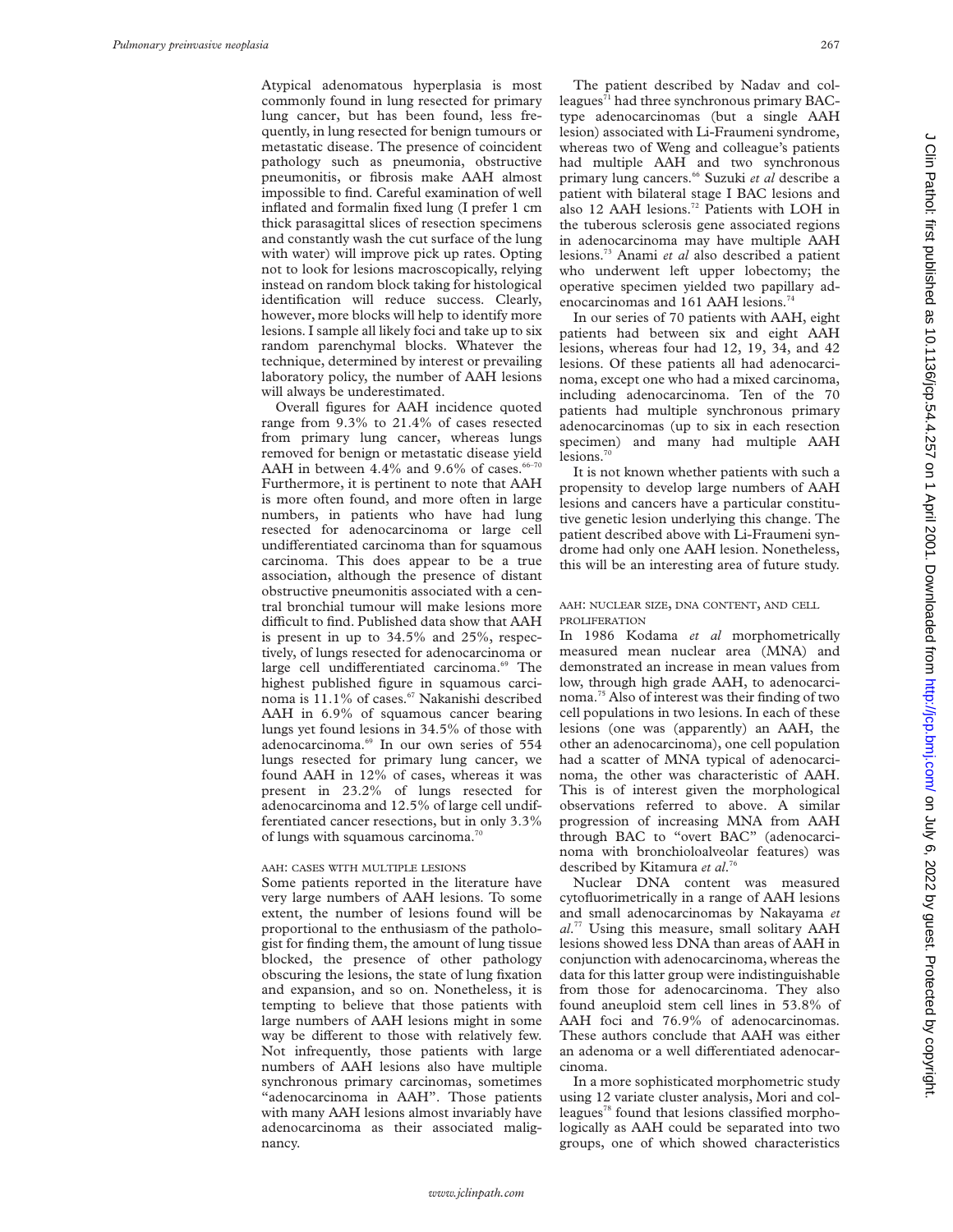identical to adenocarcinomas of type II pneumocytes. These AAH lesions tended to be more atypical than those without an adenocarcinoma-like data pattern.

Argyrophilic nucleolar organiser region (AgNOR) counts were shown to increase from low grade to high grade AAH and to BAC by Nakanishi *et al* . <sup>79</sup> They also examined DNA aneuploidy and found none in low grade AAH, but detected aneuploidy in 25% of high grade AAH and 34.6% of BAC lesions. There are few studies of cell proliferation in AAH but ours and others, using anti-PCNA markers, found that the growth fraction in AAH is very low.<sup>80-82</sup>

All of these findings provide more objective evidence for the morphological observations of increasing atypia in AAH and the transition to adenocarcinoma.

#### AAH : IMMUNOHISTOCHEMISTRY

Several antigens have been shown to be expressed, or overexpressed, in AAH when compared with normal peripheral lung epithelium. Many authors have shown the expression of carcinoembryonic antigen (CEA), with a tendency for more to be expressed in larger or more atypical lesions.<sup>67 69 76</sup> 83 CEA is almost universally expressed in lung adenocarcinoma.

Mori *et al*, <sup>84</sup> in a re-examination of cases subjected to detailed morphological analysis, studied low and high grade AAH and BAC with a range of antibodies, including anti-CEA. Other antigens stained for were surfactant apoprotein A (SAP), urine protein 1 (UP1), and cytochrome p450. These authors reinforced the conclusion of their earlier work—that high grade AAH lesions are closely related to BAC—by finding that both high grade AAHs and BACs had identical staining profiles (high CEA, p450 (including CYP1A1), and SAP and low UP1), whereas low grade AAH lesions showed the reverse. A later study by Kitamura and colleagues<sup>85</sup> also used antibodies to UP1 and SAP, but found that UP1 was not expressed in AAH lesions but was found in BAC and was widespread in "overt BAC" (adenocarcinoma with bronchioloalveolar features). SAP staining was found in all lesions but appeared to decrease as the lesions advanced.

Blood group antigens expressed in normal alveolar epithelium and low grade AAH are also lost as lesions progress to high grade atypia and BAC.<sup>69</sup>

#### AAH : ONCOGENES AND TUMOUR SUPPRESSOR **GENES**

One of the earliest studies of oncogene expression in AAH lesions stained for p53 protein and c-erbB2, the product of the neu oncogene.86 Only 7% of AAH lesions expressed c-erbB2, and these were universally high grade lesions. Expression of p53 protein was found in 58% of all lesions, with higher grade AAH lesions showing more staining. Other studies have found either similar staining,<sup>87</sup> or much less stainable p53 protein in 10% of AAH lesions,76 although the relation with AAH grade was preserved. In a small series of patients with cancer, Katabami and colleagues<sup>41</sup> found that although 25% of AAH lesions in patients without pneumoconiosis had raised p53, 36.4% of AAH lesions in patients with pneumoconiosis showed excess staining.

Slebos *et al* found stainable p53 in none of their low grade AAH lesions, 9% of high grade AAH, and in 50% of their early BAC samples.<sup>88</sup> One high grade AAH lesion showing p53 protein overexpression had a mutation in the p53 gene, whereas three others showed no mutation. Kohno and colleagues $45$  also found p53 gene mutation to be an infrequent event, occurring in only one lesion of 20 examined, and concluded that p53 mutation may be a relatively late event in peripheral adenocarcinogenesis, when compared with events leading to the development of bronchial squamous carcinoma.

In a study comparing p53 expression with the expression of p53 inducible cyclin dependent kinase inhibitor p21Waf1/ Cip1, Hayashi *et al* found that, although reactive lesions showed a correlation between p53 and p21 expression, this was lost in both AAH and carcinomas of various stages.<sup>80</sup> They suggested that p21 expression might become a p53 independent event during neoplastic transformation, even at the very early AAH stage.

Cell cycle regulators were studied by Kurasono *et al*. <sup>81</sup> They found that, whereas cyclin D1 appeared to be overexpressed in most AAH foci, but less so in BAC, the loss of Rb and p16 expression was rare or not seen at all in AAH, and was relatively infrequent in adenocarcinoma. They suggested that although cyclin D1 overexpression might occur early in adenocarcinoma tumorigenesis, it did not appear to be required to maintain the malignant phenotype.

Four studies have reported the presence of K-ras mutation (point mutation at codon 12) in AAH. This is an important finding because K-ras mutations are frequent in human pulmonary adenocarcinoma. Such mutations were first described by Ohshima et al in 1994,<sup>89</sup> who found mutation in AAH in two of six patients studied. Sagawa *et al* found only one AAH lesion with a K-ras mutation in the 39 lesions examined.90 Westra *et al* found that 39% of AAH lesions had the mutation, which was evenly distributed among different grades of AAH and similar in frequency to that found in adenocarcinoma.<sup>91</sup> Furthermore, these authors showed that the AAH lesion often showed different base changes at codon 12 of the K-ras gene when compared with those found in the concurrent adenocarcinoma from the same patient. This is consistent with the notion that AAH represents "field cancerisation" in the lung periphery. In our own work<sup>51</sup> K-ras mutation was found in fewer AAH lesions (15% of those studied) but was seen in 35% of peripheral parenchymal type adenocarcinomas (adenocarcinoma with bronchioloalveolar features), the type of adenocarcinoma arising from AAH, although never being found in adenocarcinomas of bronchial origin.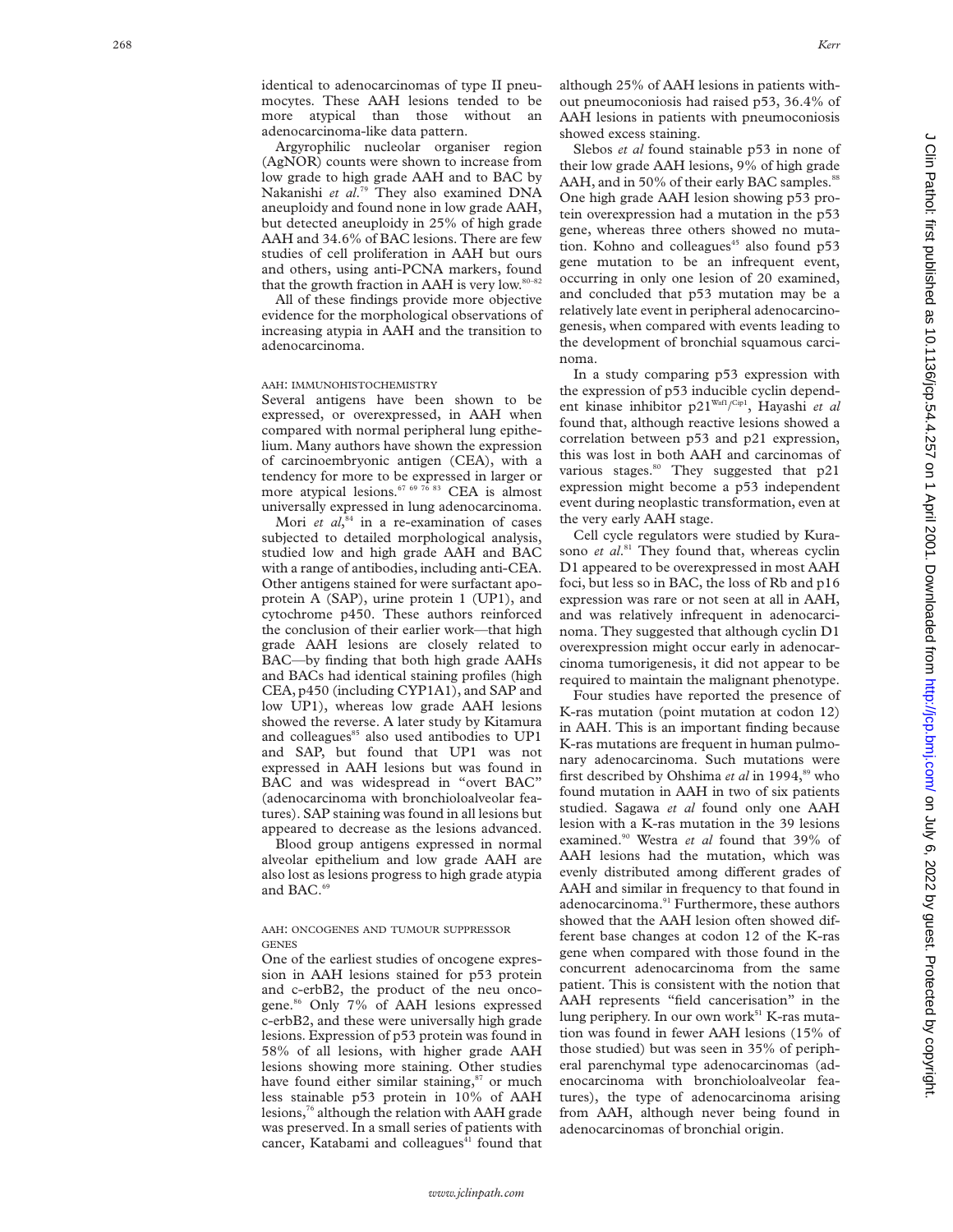AAH: LOSS OF HETEROZYGOSITY AND OTHER GENOMIC ALTERATIONS

Much work, already detailed above, has been carried out on the preinvasive lesions that occur in the central bronchial epithelium. Much less is known of AAH lesions. Kohno *et al* studied 28 AAH lesions, eight low grade and 20 high grade.45 No LOH was identified in low grade lesions but two high grade lesions showed 3p LOH and one showed 9p loss. Although no AAH lesions were studied by Suzuki et al,<sup>73</sup> they showed that lungs with an adenocarcinoma, which demonstrated LOH in the tuberous sclerosis gene associated regions (TSC1 and TSC2–9q and 16p, respectively), were more likely also to have multiple AAH lesions. Nadav *et al* also described an interesting patient with Li-Fraumeni syndrome who had multiple synchronous lung cancer and AAH lesions.71 Anami *et al* studied a single unusual patient who had two synchronous lung adenocarcinomas and 161 AAH lesions.<sup>74</sup> Six AAH lesions greater than 3 mm were examined and 17q LOH was shown in two, 9q LOH in one, whereas another demonstrated microsatellite instability at D17S791. Kitaguchi *et al* studied 31 AAH lesions and showed 3p, 9p, and 17p loss in 19%, 13%, and 5%, respectively.<sup>92</sup> All lesions with genetic alterations were higher grade. The 3p LOH is clearly of interest, even though to date very few lesions have been studied, given the finding that 43% of BAC lesions show evidence of LOH within the FHIT gene at region 3p14.2.9

AAH lesions have been shown to be monoclonal proliferations by analysis based on the X-linked polymorphic human androgen receptor gene. $94$  Of interest also, in this paper, was the presence of identical monoclonality in two cases of BAC and the contiguous AAH. This finding supports the earlier contention that morphological observations fit with the hypothesis that the AAH-like edge, which is sometimes observed around a peripheral adenocarcinoma (with or without bronchioloalveolar features), is evidence of the pre-existing adenoma from which the invasive carcinoma arose.

AAH: FATE OF THE LESION

Despite the increasing amount of data, summarised above and in table 3, which support a

*Table 3 The various morphological, morphometric, immunohistochemical, and molecular biological findings in AAH and adenocarcinoma*

|                                | Low grade AAH | High grade AAH | Adenocarcinoma<br>(including BAC) |
|--------------------------------|---------------|----------------|-----------------------------------|
| Cellularity and atypia         | $\ddot{}$     | $^{++}$        | $^{+++}$                          |
| Mean nuclear area              | $\ddot{}$     | $^{++}$        | $^{+++}$                          |
| Nuclear DNA content            | $\ddot{}$     | $^{++}$        | $^{++}$                           |
| Aneuploidy                     | $\ddot{}$     | $^{++}$        | $^{++}$                           |
| AgNOR count                    | $\ddot{}$     | $^{++}$        | $+++$                             |
| CEA, p450, ApoA expression     | $^{+}$        | $^{++}$        | $^{++}$                           |
| p53 expression                 | $\ddot{}$     | $^{++}$        | $+++$                             |
| K-ras mutation                 | $-\prime$ +   | $\ddot{}$      | $^{++}$                           |
| C-erb-B2 expression            |               | $\ddot{}$      | $^{++}$                           |
| Loss of $Rb$ and $p16$         |               |                | $\ddot{}$                         |
| 3p, 7p, 17p/q LOH              |               | $\ddot{}$      | $^{++}$                           |
| Blood group antigen expression | $^{+++}$      | $\ddot{}$      | $\ddot{}$                         |
| Cyclin D1 overexpression       | $^{+++}$      | $^{++}$        | $\ddot{}$                         |

AAH, atypical adenomatous hyperplasia; AgNOR, silver stained nucleolar organising region; BAC, bronchioloalveolar cell carcinoma; CEA, carcinoembryonic antigen; LOH, loss of heterozygosity.

progression towards malignancy at a morphological and molecular level, there are no data to suggest the risk of progression of AAH to invasive carcinoma. The almost impossible task of identifying these lesions before resection rules out any longitudinal study. It remains to be seen whether or not state of the art spiral computed tomography (CT) scanning can offer some chance of detecting the largest examples of AAH.95 9

In 1997 Suzuki *et al* described a follow up study where patients, whose resected cancers were associated with AAH, were compared with those who did not have AAH.<sup>97</sup> The presence of AAH in the lungs did not appear to affect the survival of the patients adversely. Conversely, in another study<sup>98</sup> there is evidence that patients with stage IA disease and AAH had a better postoperative survival than those without AAH. Our data mirror those of Suzuki *et al*. 70

Morphological observations of our own cases suggest that a small proportion of AAH lesions might undergo sclerosis and possible regression, leaving behind a scar in the lung, which retains the topography of an AAH lesion. Sometimes this process affects only part of the lesion, and some or all of the patient's lesions may show this change. What relation this has with the heavy infiltration of AAH by lymphocytes occasionally seen in some patients is not known.

Until it becomes possible to make longitudinal observations of lesions, or an animal model is found, evidence that AAH does progress through BAC to invasive adenocarcinoma will largely be based on observational and circumstantial evidence, as described in this review.

#### **Pulmonary preinvasive lesions: relevance to clinical practice**

Apart from academic interest in the process of carcinogenesis, a knowledge of pulmonary preinvasive lesions also has relevance to several clinical situations. If progress is ever to be made with screening for lung cancer, then more needs to be understood about its progenitor lesions. It is clear that detecting pulmonary neoplasia at a stage when invasion is already present is too late. To date, screening has largely been based upon examining sputum specimens for atypical cells, or mass radiography campaigns. Morphology on sputum alone is not good at differentiating invasive from preinvasive bronchial disease, and it remains to be seen whether any other specific marker can be found that can reliably identify exfoliated neoplastic cells. However, fluorescence bronchoscopy (LIFE) might increase the detection of squamous dysplasia/CIS, a lesion more or less invisible using standard visualisation methods. Histopathologists may face having to deal with large numbers of biopsies from bronchi examined using the LIFE technique. The experience of Lam *et al* would suggest that among the frequent non-atypical biopsy specimens taken during LIFE procedures, a variety of dysplasias will be diagnosed.<sup>14</sup> What then? We have so little idea of how these progress and currently have such limited therapeutic options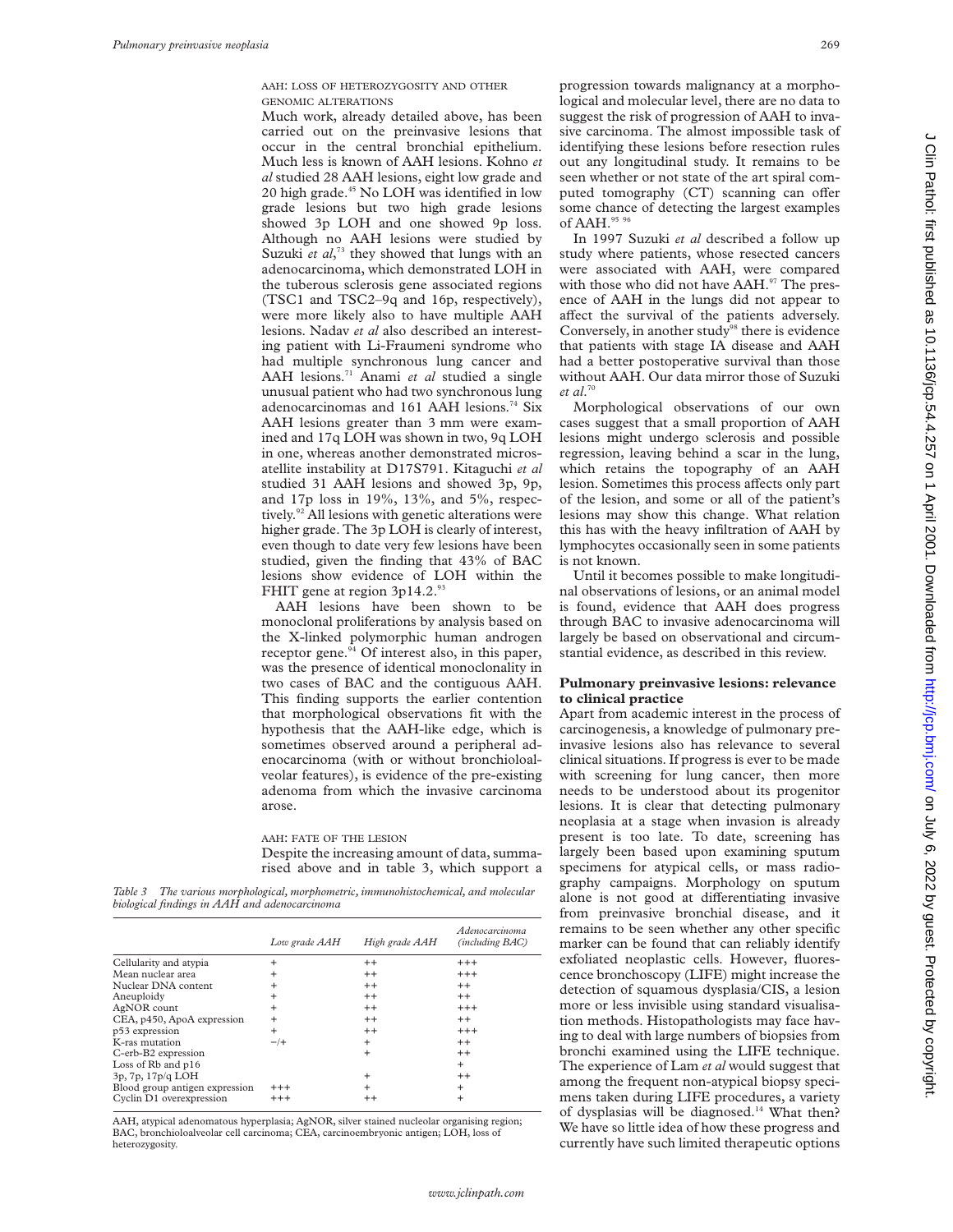that these diagnoses may be of limited clinical value. Their presence might help to persuade a patient to stop smoking, and lesions may be treatable by photodynamic therapy, but the real hope is that some form of chemopreventive intervention can be offered, with surveillance using fluorescence bronchoscopy. Will this be yet another contribution to the ever increasing numbers of biopsy specimens pouring through the doors of histopathology departments?

The lung periphery is much harder to "get at". Unless a very specific marker comes to light, I doubt whether bronchoalveolar lavage has anything to offer in terms of detecting AAH. Given the size and architecture of most lesions, they are invisible on plain chest *x* ray films or CT scans using standard resolution. Even high resolution CT would be unlikely to produce a specific enough appearance to be diagnostic. Nonetheless, the work of Eguchi and colleagues<sup>95</sup> and Sone and colleagues<sup>96</sup> is of interest because leading edge radiology might provide a means of detecting relatively large lesions that could be excised, perhaps using stereotactic needle localisation. This again, opens the door to a potential screening situation. This prospect, in turn, raises the issue of the diagnosis of AAH and its differentiation from BAC, as currently defined by the WHO. Using existing criteria, distinguishing a high grade AAH from BAC is very difficult, certainly using morphology alone. As yet, no reliable adjunct marker or group of markers has been found to help. In any case, it may be pointless to try to separate what is essentially the same disease, pulmonary alveolar intraepithelial neoplasia or adenocarcinoma in situ.

Thanks to Dr A Chapman, Mr S Pritchard, and Professor J Simpson for their review and comments on this manuscript.

- 1 Sharp L, Brewster D. The epidemiology of lung cancer in Scotland: a review of trends in incidence, survival and mortality and prospects for prevention. *Health Bull (Edinb)* 1999;**57**:318–11.
- 2 Auerbach O, Hammond EC, Garfinkel L. Changes in bronchial epithelium in relation to smoking. *N Engl J Med*
- 1979;**300**:381–6. 3 Auerbach O, Stout AP, Hammond EC, *et al*. Changes in bronchial epithelium in relation to sex, age, residence, smoking and pneumonia. *N Engl J Med* 1962;**267**:111–19.
- 4 Shimosato Y, Hashimoto T, Kodama T, *et al*. Prognostic
- implications of fibrotic focus (scar) in small peripheral lung cancers. *Am J Surg Pathol* 1980; **4**:365–73. 5 Madri JA, Carter D. Scar cancer of the lung: origin and significance*. Hum Pathol* 1984;**15**:625–31.
- 6 Barsky SH, Huang SJ, Bhuta S. The extracellular matrix of pulmonary scar carcinomas is suggestive of a desmoplastic origin*. Am J Pathol* 1986;**124**:412–19.
- 7 Fraire AE, Greenberg SD. Carcinoma and di Vuse interstitial fibrosis of lung. *Cancer* 1973;**31**:1078–86. 8 Henderson DW, de Klerk NH, Hammar SP, *et al*. Asbestos
- and lung cancer: is it attributable to asbestosis or to asbestos fiber burden? In: Corrin B, ed. *Pathology of lung tumours*. Edinburgh: Churchill Livingstone, 1997:83–118. 9 Weill H, McDonald JC. Exposure to crystalline silica and
- risk of lung cancer: the epidemiological evidence. *Thorax*
- 1995;**51**:97–102. 10 Kerr KM. Adenomatous hyperplasia and the origin of peripheral adenocarcinoma of the lung. In: Corrin B, ed. *Pathology of lung tumours*. Edinburgh: Churchill Living-stone, 1997:119–34.
- 11 Miller RR, Nelems B, Evans KG, *et al*. Glandular neoplasia of the lung. A proposed analogy to colonic tumours. *Cancer* 1988;**61**:1009–14.
- 12 Miller RR. Bronchioloalveolar cell adenomas*. Am J Surg*
- Pathol 1990;14:904-12.<br>13 Travis WD, Colby TV, Corrin B, et al, eds. Histological typing<br>of lung and pleural tumours. WHO international histological<br>classification of tumours, 3rd ed. Berlin: Springer, 1999.
- 14 Lam S, MacAulay C, Hung J, *et al*. Detection of dysplasia and carcinoma in situ by a lung imaging fluorescence (LIFE) device*. J Thorac Cardiovasc Surg* 1993;**105**:1035–40. 15 George PJM. Fluorescence bronchoscopy for the early
- detection of lung cancer. *Thorax* 1999;**54**:180–3.
- 16 Shimosato Y, Kodama T, Kameya T. Morphogenesis of peripheral type adenocarcinoma of the lung. In: Shimosato Y, Melamed MR, Nettesheim P, eds. *Morphogenesis of lung cancer*, Vol. 1. Boca Raton, FL: CRC Press, 1982:65–90.
- 17 Kodama T, Biyajima S, Watanabe S, *et al*. Morphometric study of adenocarcinomas and hyperplastic epithelial lesions in the peripheral lung. *Am J Clin Pathol* 1986;**85** : 146–51.
- 18 Miller R, Muller NL. Neuroendocrine cell hyperplasia and obliterative bronchiolitis in patients with peripheral carci-
- noid tumours. *Am J Surg Pathol* 1995;19:653–8.<br>19 Aguayo SM, Miller YE, Waldron JA, *et al*. Idiopathic diffuse
- hyperplasia of pulmonary neuroendocrine cells and airway<br>disease. N Engl J Med 1992;327:1285-8.<br>20 Melamed MR, Zaman MB. Pathogenesis of epidermoid<br>carcinoma of lung. In: Shimosato Y, Melamed MR,<br>Nettesheim P, eds. Morphog Raton, FL: CRC Press, 1982:37–64.
- 21 Nasiell M, Auer G, Kato H. Cytological studies in man and animals on the development of bronchogenic carcinoma. In: McDowell EM, ed. *Lung carcinomas*. Edinburgh: Churchill Livingstone, 1987:207–42.
- 22 Nettesheim P, Klein-Szanto AJP, Yarita T. Experimental models for the study of morphogenesis of lung cancer. In: Shimosato Y, Melamed MR, Nettesheim P, eds. *Morpho-genesis of lung cancer*, Vol. 2. Boca Raton, FL: CRC Press, 1982:131–66.
- 23 Cho KR, Vogelstein B. Genetic alterations in the adenoma– carcinoma sequence*. Cancer* 1992;**70**:1727–31.
- 24 Willis RA. In: Willis RA, ed. *The pathology of tumours*, 4th ed. London: Butterworths, 1967:1.
- 25 Auerbach O. Pathogenesis of lung cancer*. Cancer* 1961; **7** : 11–21.
- 26 Suprun H, Hjerpe A, Nasiell M,*et al*. A correlative cytologic study of the incidence of pulmonary cancer and other lung diseases associated with squamous metaplasia of the bronchial epithelium. In: Niebergs HE, ed. *Prevention and detec-tion of cancer*. *Part 2. Detection*. New York: Marcel Dekkar, 1980:1303–20.
- 27 Saccomanno G, Archer VE, Auerbach O,*et al*. Development of carcinoma of the lung as reflected in exfoliated cells *. Cancer* 1974;**33**:256–70.
- 28 Carter D, Patchefsky AS. Keratinising lesions. In: *Tumours and tumour like lesions of the lung*. Philadelphia: Saunders, 1998:120–47.
- 29 Tao LC, Chamberlain DW, Delarue NC, *et al*. Cytologic diagnosis of radiographically occult squamous cell carcinoma of the lung. *Cancer* 1982;**50**:1580–6.
- 30 Nagamoto N, Saito Y, Suda H, *et al*. Relationship between length of longitudinal extension and maximal depth of tramsmural invasion in roentgenographically occult squamous cell carcinoma of the bronchus (nonpolypoid type). *Am J Surg Pathol* 1989;**13**:11–20.
- 31 Nagamoto N, Saito Y, Ohta S, *et al*. Relationship between lymph node metastasis to primary tumour size and microscopic appearance of roentgenographically occult lung cancer*. Am J Surg Pathol* 1989;**13**:1009–13.
- 32 Nagamoto N, Saito Y ,Sato M, *et al*. Clinicopathological analysis of 19 cases of isolated carcinoma in situ of the bronchus. *Am J Surg Pathol* 1993;**17**:1234–43.
- 33 Spencer H, Dail DH, Arneaud J. Non-invasive bronchial
- epithelial papillary tumors*. Cancer* 1980;**45**:1486–97. 34 Hirano T, Franzen B, Kato H, *et al*. Genesis of squamous cell lung carcinoma. Sequential changes of proliferation, DNA ploidy and p53 expression. *Am J Pathol* 1994;**144** : 296–302.
- 35 Pendelton N, Dixon GR, Burnett HE, *et al*. Expression of proliferating cell nuclear antigen (PCNA) in dysplasia of the bronchial epithelium*. J Pathol* 1993;**170**:169–72.
- 36 Brambilla E, Gazzeri S, Moro D, *et al*. Alterations of Rb pathway (Rb–p16INK4–cyclin D1) in preinvasive bron-chial lesions*. Clin Cancer Res* 1999;**5**:243–50.
- 37 Pezzella F, Turley H, Kuzu I,*et al*. bcl-2 protein in non-small cell lung carcinoma*. N Engl J Med* 1993;**329**:690–4.
- 38 Brambilla E, Negoescu A, Gazzeri S, *et al*. Apoptosis-related factors p53, bcl-2 and bax in neuroendocrine lung tumours*. Am J Pathol* 1996;**149**:1941–52.
- 39 Kennedy MM, Lamb D, King G, *et al*. Cell proliferation, cell loss and expression of bcl-2 and p53 in human pulmo-
- nary neoplasms. Br J Cancer 1997;75:545–7.<br>Walker C, Robertson L, Myskow M, et al. Expression of 40 Walker C, Robertson L, Myskow M, *et al*. Expression of the bcl-2 protein in normal and dysplastic bronchial epithelium and in lung carcinomas*. Br J Cancer* 1995;**72** : 164–9.
- 41 Katabami M, Dosaka-Akita H, Honma K, *et al*. p53 and bcl-2 expression in pneumoconiosis-related pre-cancerous lesions and lung cancers: frequent and preferential p53 expression in pneumoconiotic bronchiolar dysplasias*. Int J Cancer* 1998;**75**:504–11.
- 42 Brambilla E, Gazzeri S, Lantuejoul S, *et al*. p53 mutant immunophenotype and deregulation of p53 transcription pathway (bcl2, bax and waf1) in precursor bronchial lesions of lung cancer*. Clin Cancer Res* 1998; **4**:1609–18.
- Nuorva K, Soini Y, Kamel D, et al. Concurrent p53 expression in bronchial dysplasias and squamous cell lung carci-nomas*. Am J Pathol* 1993;**142**:725–32.
- 44 Bennett WP, Colby TV, Travis WD, *et al*. p53 protein accu-mulates frequently in early bronchial neoplasia. *Cancer Res* 1993;**53**: 4817–22.
- 45 Kohno H, Hiroshima K, Toyozaki T,*et al*. p53 mutation and allelic loss of chromosome 3p, 9p of preneoplastic lesions in patients with non-small cell lung carcinoma*. Cancer* 1999;**85**:341–7.